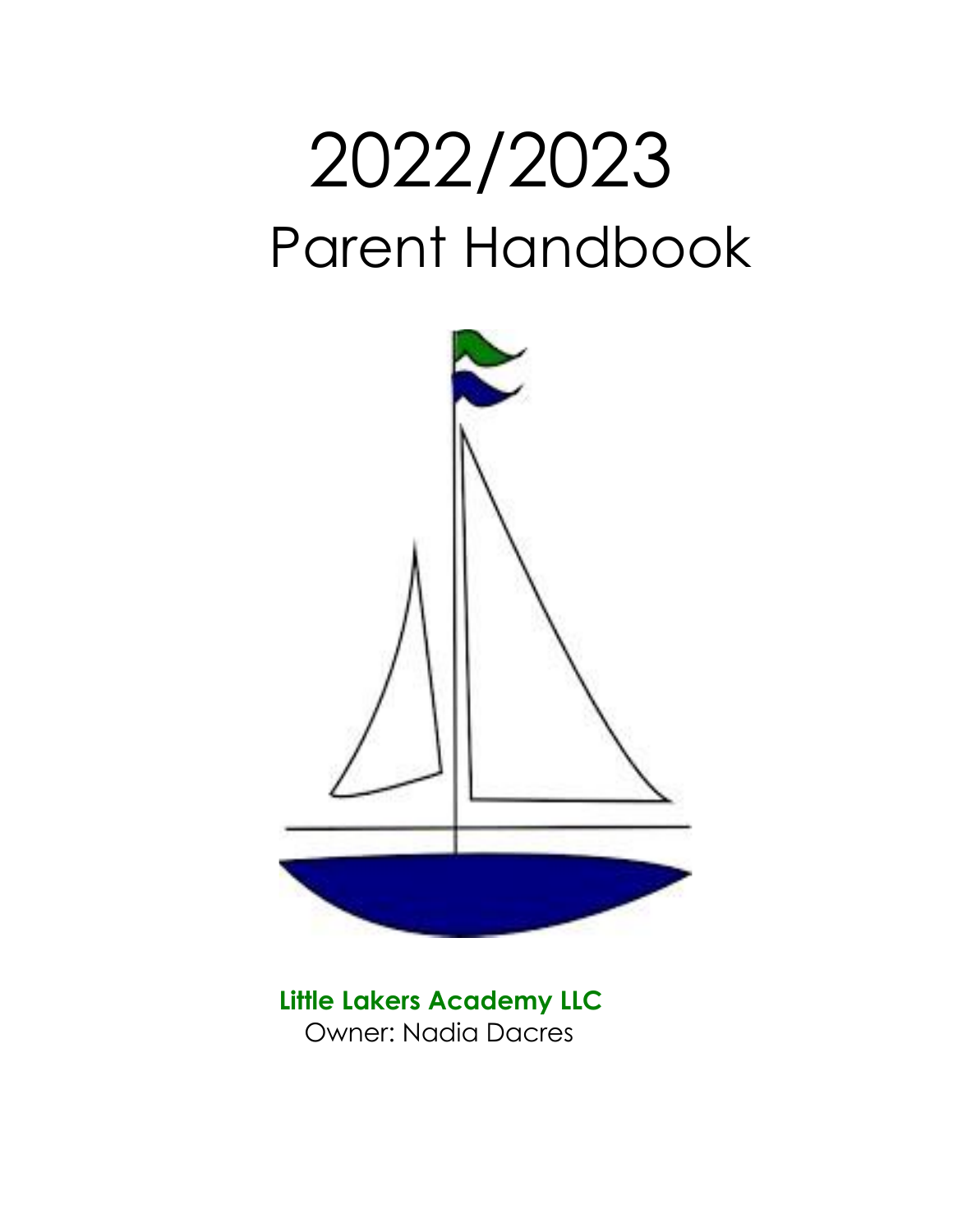## **Center Information**

## **Little Lakers Academy LLC**

73 Prim Road Suite #8 Physical Address

1-(802) 862- SAIL Telephone Number

littlelakersacademy.com (Website)

[littlelakersacademy@yahoo.Com](mailto:littlelakersacademy@yahoo.Com) (Email)

Welcome to Little Lakers Academy

Dear Family,

 Little Lakers Academy eagerly welcomes your family to our center. Our experienced staff look forward to meeting you and your child. As a small center, we enjoy getting to know our families personally. We encourage any suggestions, questions, or concerns you may have.

Our Program creates a rich environment for your child filled with social skills, positive self-concepts, language and literacy, physical development, creative expression, safety, and nutritional practices. Our teachers will provide many opportunities for your child to learn and grow through open ended activities, cultural diversity, problem solving and experimenting. Your child will also explore science, dramatic play, music, language arts, mathematical concepts, yoga, mindfulness and so much more.

Our educators are committed to creating a curriculum that best suites each developmental age group. Each classroom is divided into interest areas to create interactions that support emotional, social, intellectual, and physical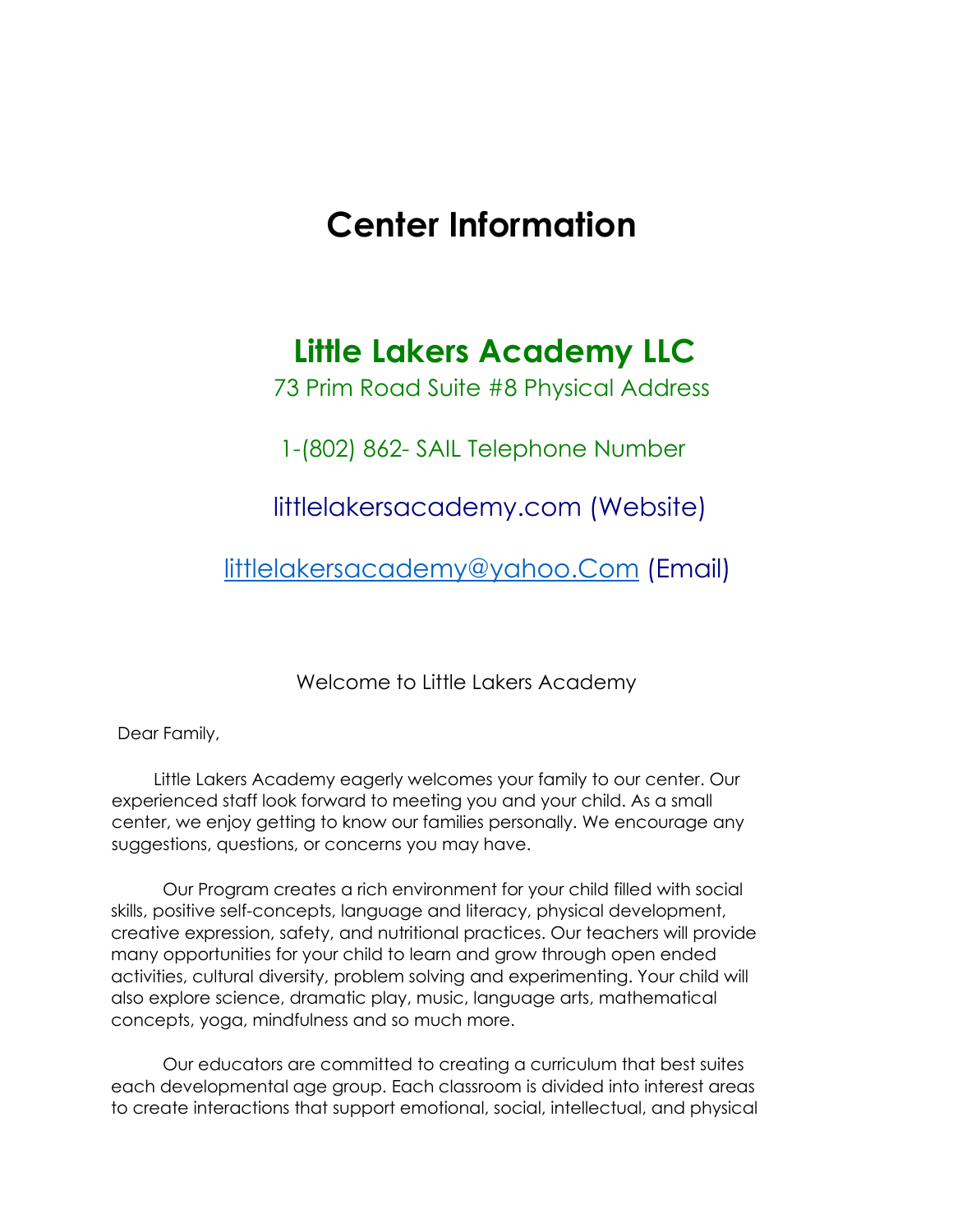development daily. As well as an indoor gym to provide additional space with new surroundings to help keep the children engaged and active during inclement weather. We will facilitate, observe, and encourage your child to explore their environment and enrich their learning experiences.

## **PHILOSOPHY**

We strive to create a nurturing environment for children ages 6 weeks through 12 years. Our Center provides a safe, friendly, and nurturing atmosphere. Our experienced teaching staff embraces the view that each child is a unique person with an individual pattern with different timing of social, physical, and intellectual development. Teachers manifest their respect for children by encouraging them to think for themselves, to make decisions, to work towards their own solutions, and express their own ideas and feelings. We recognize and foster an active partnership between home and school.

## **Little Lakers Academy Goals**

- Encourage positive feelings about self, school, and the environment
- Build physical strength, coordination, and motor skills
- Develop sound habits, such as eating, resting and toileting
- Establish a foundation for good health, hygiene, and safety habits
- Stimulate thought process and awareness
- Learn to express emotions constructively
- Create opportunities to imagine and to express ideas and feelings creatively through music, movement, dramatic play, art, and language
- Appreciate diverse natural, cultural, and social environments
- Explore concepts and develop intellectual curiosity to persevere in the face of difficulty.
- Secure quality competent care and foster communication between parents and teachers concerned with the interests and needs of infants and children
- To enhance their understanding and appreciation of their children
- Encouraging independence and tending to personal needs
- Provide a classroom and program that can meet the needs of each individual child
- Make each child's school experience a positive one

**Act 166:** LLA is partnered with the ACT 166 program. This provides 10 free hours of care to all children ages 3-5. Children must be 3 years of age before September 1st to be eligible for this additional funding. The weekly funding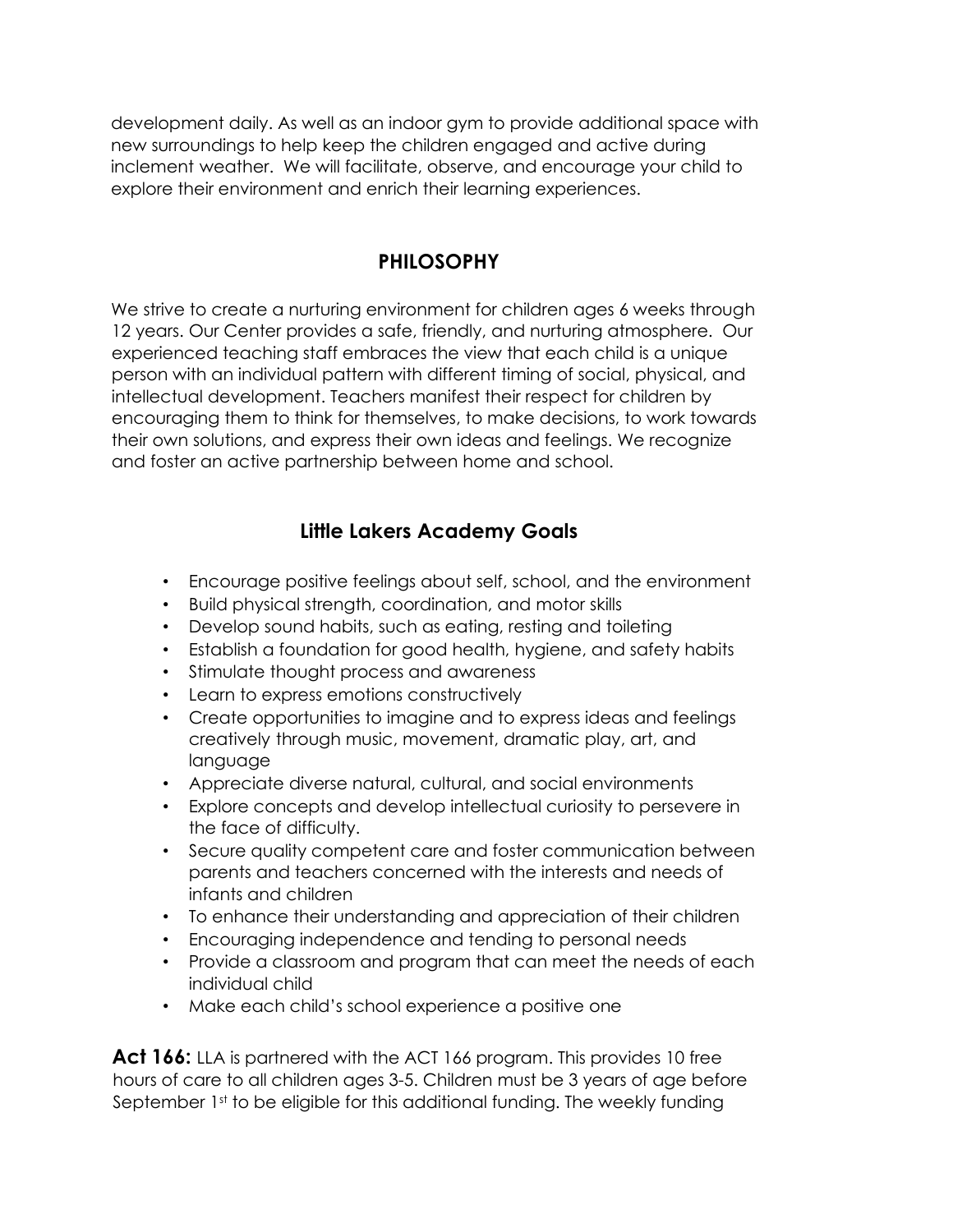provided to LLA will be deducted from your child's tuition. Curriculum will be created following the VELS (Vermont Early Learning Standards) program and Teaching Strategies Gold.

**Application:** There is a \$40.00 application fee required. This is nontransferable, nonrefundable, and non-applicable towards tuition. To secure a spot within our center, in addition to the application fee, two weeks tuition is due (*to be applied to the first and last week of care).* Deposits will not be refunded if your child does not begin the program. No child will be denied admission based on race, religion, or handicap. We will do our best to accommodate children with special needs by taking necessary classes or workshops. Little Lakers Academy does retain the right to deny admission if slots for a particular child's age group are filled. At this point your child(ren) will be put on our waitlist and called at the first open availability. To be placed on our waitlist, an application fee of \$40.00 and completed application is all that is required.

#### **Assessments/Observations:**

Are done weekly through our himama.

**Biting**: It is developmentally appropriate for young children to experience biting. When this happens, we will inform both the parents of the child who was bitten and the child who has done the biting. The child's name will remain confidential. When biting occurs, we will work with the parents to figure out the cause and determine the appropriate course of action. You will receive a photo of the injury and a brief description of what happened through the HiMama app. If the system is down, we will provide a paper report to be sent home at the end of the day. If biting exceeds three incidents in one day, we will ask that your child be picked up for the remainder of the day.

**Check In/Check Out:** In the event of a non-parent pick up we will need written permission including the name of the individual and date. At time of pick up please have the individual prepared with their driver's license or photo ID. The child will not be released to the individual without proper identification. This person will be added to your child's HiMama pick up list and a photo for future reference.

**Cleaning**: Classrooms, toys and facilities are cleaned on a regular basis following the VT State Regulations and covid guidelines.

**Communication:** Our teachers provide written and verbal communication. Communication is done through the HiMama application (you will receive info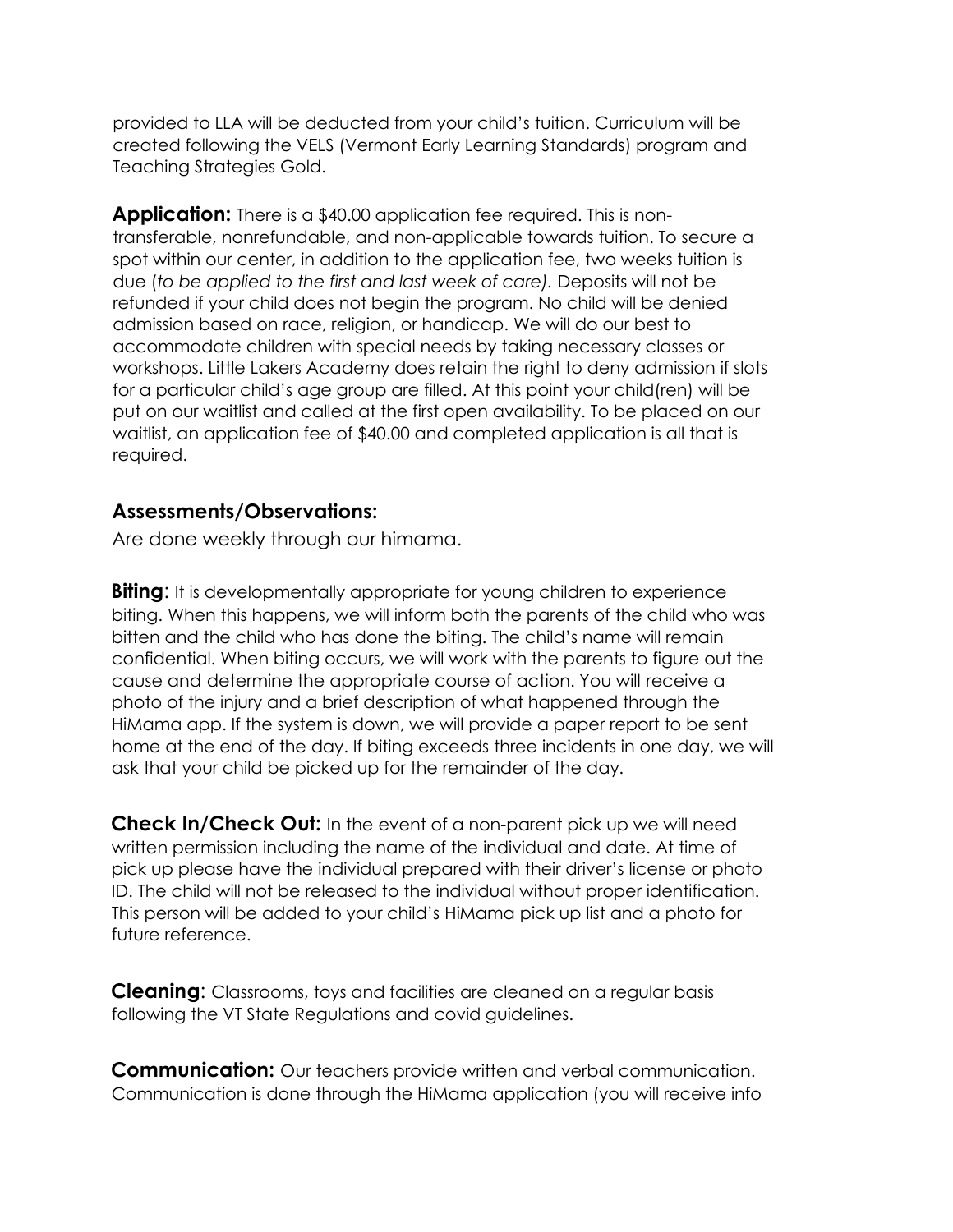about this program with your application.) Messages can be sent directly to your child's teacher, through this application. Teachers will be available to speak with you at pick up or drop off. You may also call the center during business hours *(7:30am-4:30pm)* to speak with a Staff member, Owner, or Director. 802862-7245

**Confidentiality:** Confidentiality, regarding family information and conversations, is maintained, always. We also expect parents to respect the rights of other families.

**Curriculum:** We base our curriculum on center-wide themes. Each classroom develops their own age-appropriate curriculum within the center-wide themes, which change each week. This includes art, sensory, music, reading, sign language, and fine/gross motor play.

**Discipline/Behavior Management:** Discipline at the center is positive, supportive, nonphysical, and non-threatening. When challenging and disruptive behaviors occur, clear limits are set, and children are positively re-directed. If further behavior persists, environmental modification and other teaching strategies are put into action. Along with daily behavior logs, we will communicate with parents to discuss a plan to help solve the problem at hand to keep everyone safe. Increased aggressive/disruptive behavior will be brought to the parents' attention via in person communication, HiMama messages and behavior logs. Parents and teachers will come to an agreed action plan. There will be a two-week period logging the effectiveness of the plan. Parents and teachers will reassess at the end of the two weeks to determine placement at Little Lakers Academy.

*\*We have additional guidelines established for children who demonstrate dangerous or unsafe behavior. A behavior which causes physical harm to other children or staff may require removal of the child from the environment to a safe space until ready to rejoin the activity.* 

**Drop Offs**: Drop offs must occur between 7:30-9:00am. Each child is allotted a (9) hour day*.* 

Extended care **(anything over 9 hours)** is offered at an additional rate. *Please abide by your allotted time.* Our Program begins at 9:00 and late arrivals are disruptive and can make the transition for your child and others more difficult. If you are not coming in or are going to be late, please call by 9:00 am. No child will be allowed to enter the program after 9:05 am unless there has been a phone call stating you will be late. If your late arrival will exceed 9:30am please specify the time of your arrival. If we do not receive a call from you by 9:00am *we will consider your child out for the day,* and we will staff accordingly.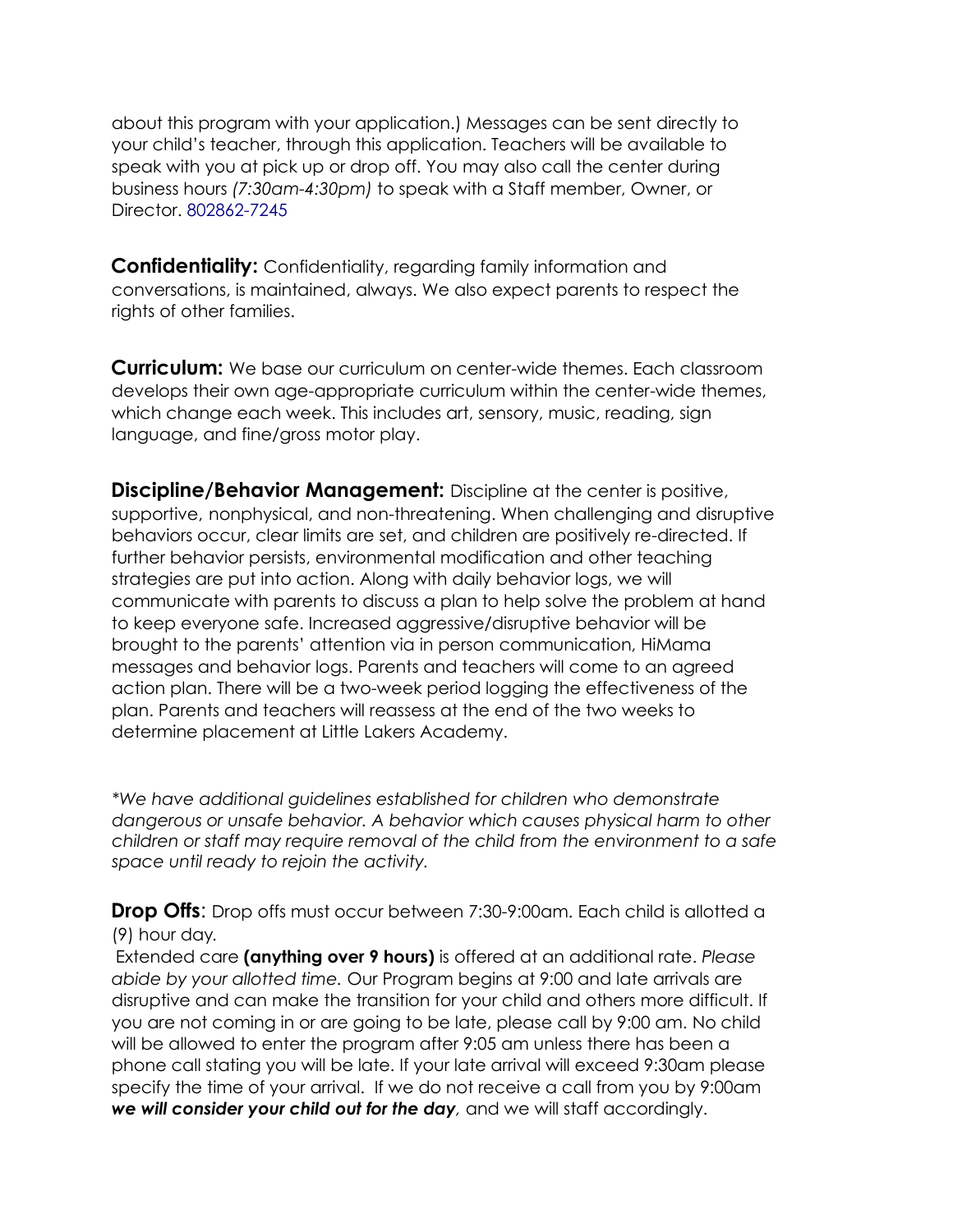**Early Drop Offs/Late Pick-Ups:** Our doors will be open until 5:30pm. However, families must abide by their allotted (9) hours and scheduled times. **Please make prior arrangements for early drop off or later pick up with the Director.** 

**Enrollment:** Enrollment for the next school year is granted to previously enrolled children and families. Any available spots will be offered to our waitlist. Enrollment is only secured with a full deposit (2 weeks of tuition) and weekly payment starting the date the space is available. (ex. Available space starting 9/7/20 and you are looking to start your child 10/5/20, you would be required to pay tuition starting 9/7/20 to hold your spot.)

**Family Resources:** The following is a list of resources we work closely with: Children Intervention Services 802-764-5294 (3 and under) EEE Contact Child's School District (3 and up) Vermont family Network (language cognitive delays) 1-800-800-4005 Howard Center (for behavioral concerns) 802-488-6000 Child Care Resource (financial assistance and parent training/education)

**Feedback:** We value your opinion. Concerns and or complaints should be directed to the primary educator or owner/director. (Verbally, via email or written) A Parent night will be scheduled twice per school year. This gives opportunity to discuss concerns, complaints, or positive feedback. We are unable to address concerns or complaints if we are unaware of the situation. A yearly survey will also be given out. This helps us assess our program and allows families to voice any concerns, anonymously.

**Field Trips**: Field trips are planned for classrooms ages 2+ at various times during the year.

Keep a lookout for notification of possible trips. Written permission is required for your child to attend. If you choose not to allow your child to participate you may bring your child to school when the class returns. Joining another classroom is **NOT** an option. Fieldtrips may be cancelled at a moment's notice due to lack of parent chaperones, weather, or safety.

**Fire Drill:** Fire drills are performed monthly. Every class has an evacuation plan posted in their room. Children will be lined up and directed outside to the agreed meeting spot. These drills are unannounced. Children, staff, or visitors will evacuate the building regardless of weather. Each classroom will have an emergency/first aid backpack and iPad to ensure everyone is accounted for and safe.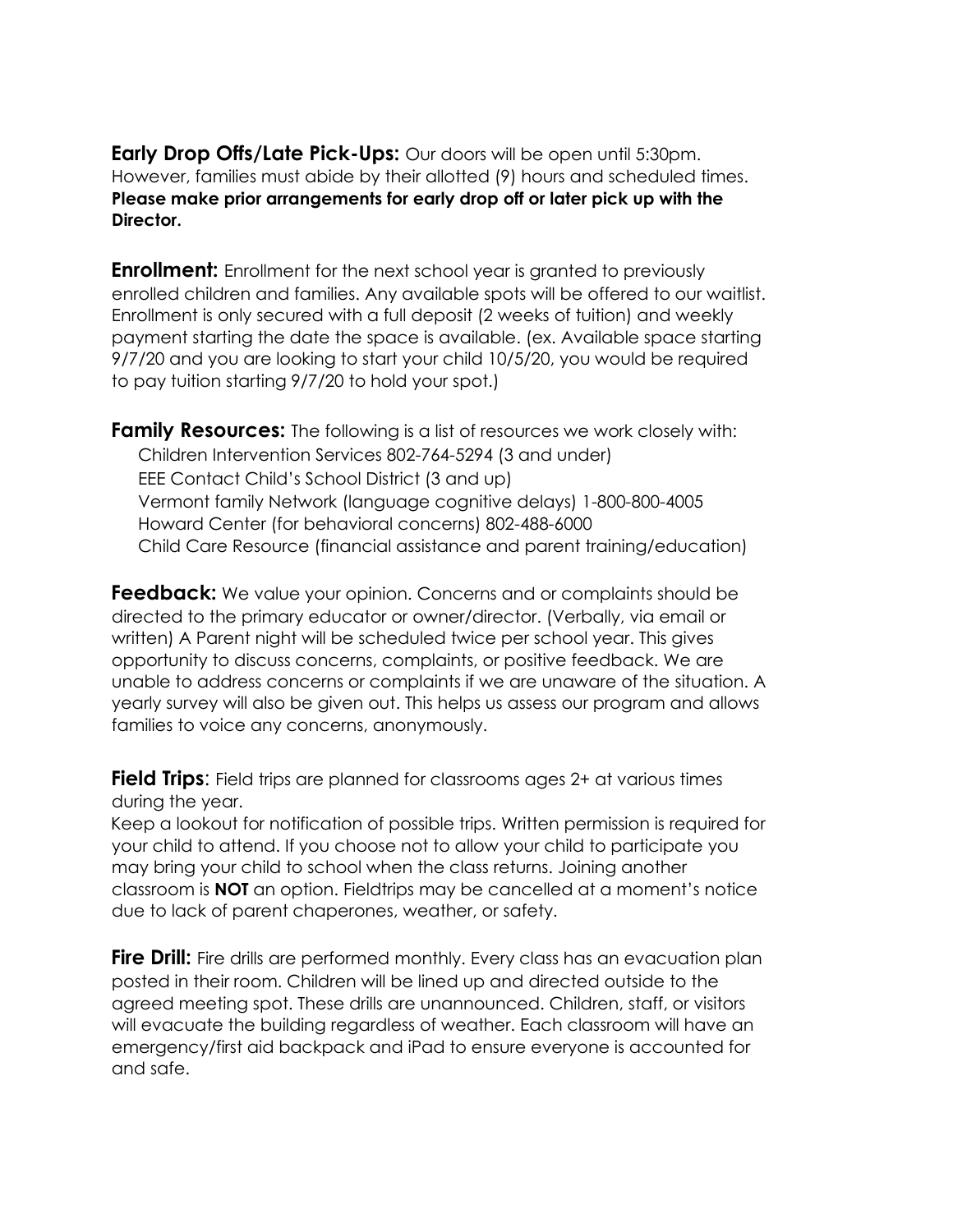**Food:** You must provide your child with 1 meal and 2 snacks per day. Food MUST be in a zipped lunch box (labeled and dated) with 2 icepacks. Please try to provide healthy choices for your child. All food MUST be prepared to serve for your child. Food must be cut and ready to be warmed if necessary. (Ex: Hot Dogs or meat) Silverware, cups, and dishes must be provided daily. WE DO NOT HAVE EXTRAS! All dairy products must be dated, labeled, and placed in the refrigerator in your child's classroom.

**Hand Washing:** Parents must wash their child's hands, as well as their own, upon arrival. Throughout the day teachers MUST wash children's hands before/after eating, after coming inside, before/after diaper change or bathroom use. This is a state regulation. We will increase hand washing when needed to help reduce the spread of germs.

**Holidays:** We welcome all cultures and enjoy learning about holidays. We welcome families to participate in holiday celebrations. Each class will accommodate each child's cultures and beliefs.

**Immunization Records/Well Checks: Current records signed by your** doctor are required to start our program and to be updated at least once per year. Please continue to send updated records. If a waiver is needed for nonvaccinated children, please see the Director. Without these records your child may not attend. Each child will also need record of a well child visit within 45 days of enrollment.

**Insurance**: Little Lakers Academy has full Coverage of Liability insurance.

**Licensure:** We are fully licensed by the State of Vermont.

**No Smoking**: NO smoking on daycare premises.

**Rest time:** Mandatory 30-minute rest periods are scheduled but no child is forced to sleep.

Quiet activities are provided for children choosing not to rest after the 30 minutes has passed. Infants under 12 months of age are helped to sleep following their own schedule and signals.

**Safety:** Teachers are trained in First Aid and Infant/Child CPR and AED. Certifications are renewed every 2 years. Staff are also trained in Medication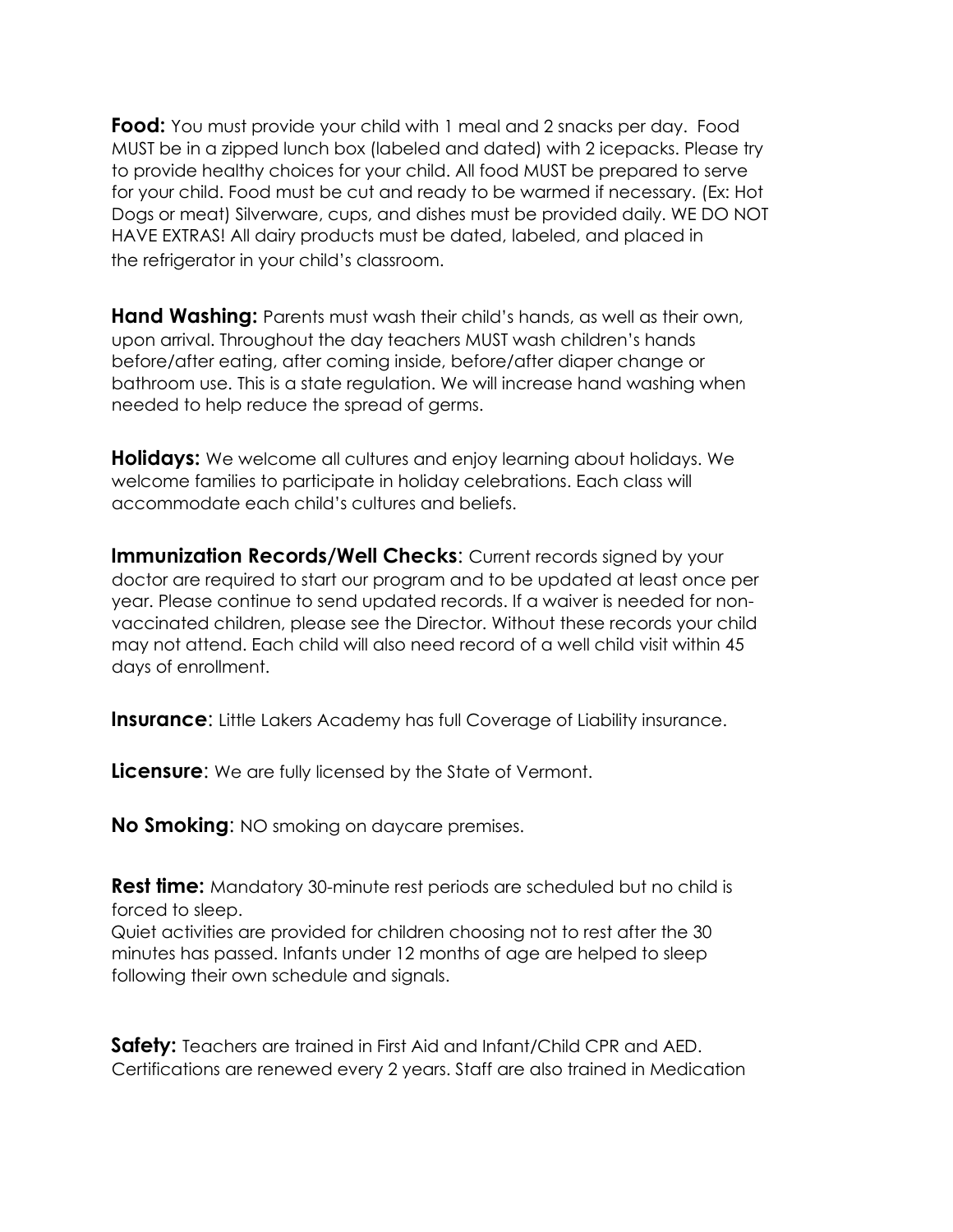Administration. In addition, there is an emergency procedure in place and a telephone available with emergency numbers posted.

**School Closings:** Full payment is required for Planned Holidays. Planned school closings are as follows:

| Closings                                     | Dates                                 |  |
|----------------------------------------------|---------------------------------------|--|
| Labor Day                                    | September 5th                         |  |
| Thanksgiving Holiday                         | November 23rd –<br>$26$ <sup>th</sup> |  |
| Winter Break                                 | December 26th-Jan<br>3rd              |  |
| Staff Break                                  | Feb 27th-March 3rd                    |  |
| Staff Professional Dev. Week<br>Memorial Day | April 24th-28th<br>May 29th           |  |
| Independence Day                             | July 3rd and 4th                      |  |
| In-Service Week                              | August 28th -<br>September 4th        |  |

*Little Lakers Academy will close for severe weather conditions according to the Colchester school district and director's discretion*. A general announcement of our closing will be available on the WCAX website as well as a center-wide message via HiMama. Full payment is required for closures that are due to circumstances beyond the control of the daycare. Circumstances such as: power outages for an extended period, hazardous weather conditions, or road conditions which require everyone to stay off the roads, and any other emergencies.

#### \**Tuition is due in full regardless of center closures, family vacation, non-attendance due to sickness or personal leave.*

**Separation:** It is common for a child to have difficulty separating from a parent and can be difficult for the parent as well; however, soon after the parent leaves the child becomes engaged in activities while the parent only remembers the child was crying. This is not always solved immediately. Here are some steps you can take to help prepare your child for separation**:**  \*Talk to your child about what to expect.

\*Talk to your child about what will happen in their day, things to look forward to.

\*Try to keep the same routine every day.

\*Help your child become engaged in an activity.

\*When you leave, it's important to tell your child you are leaving and then do so. It is important that you in fact leave and not continue or prolong your child's anxiety. This is often hardest for the parents but crucial to setting a routine. drop off will get smoother if you believe in the process and follow it.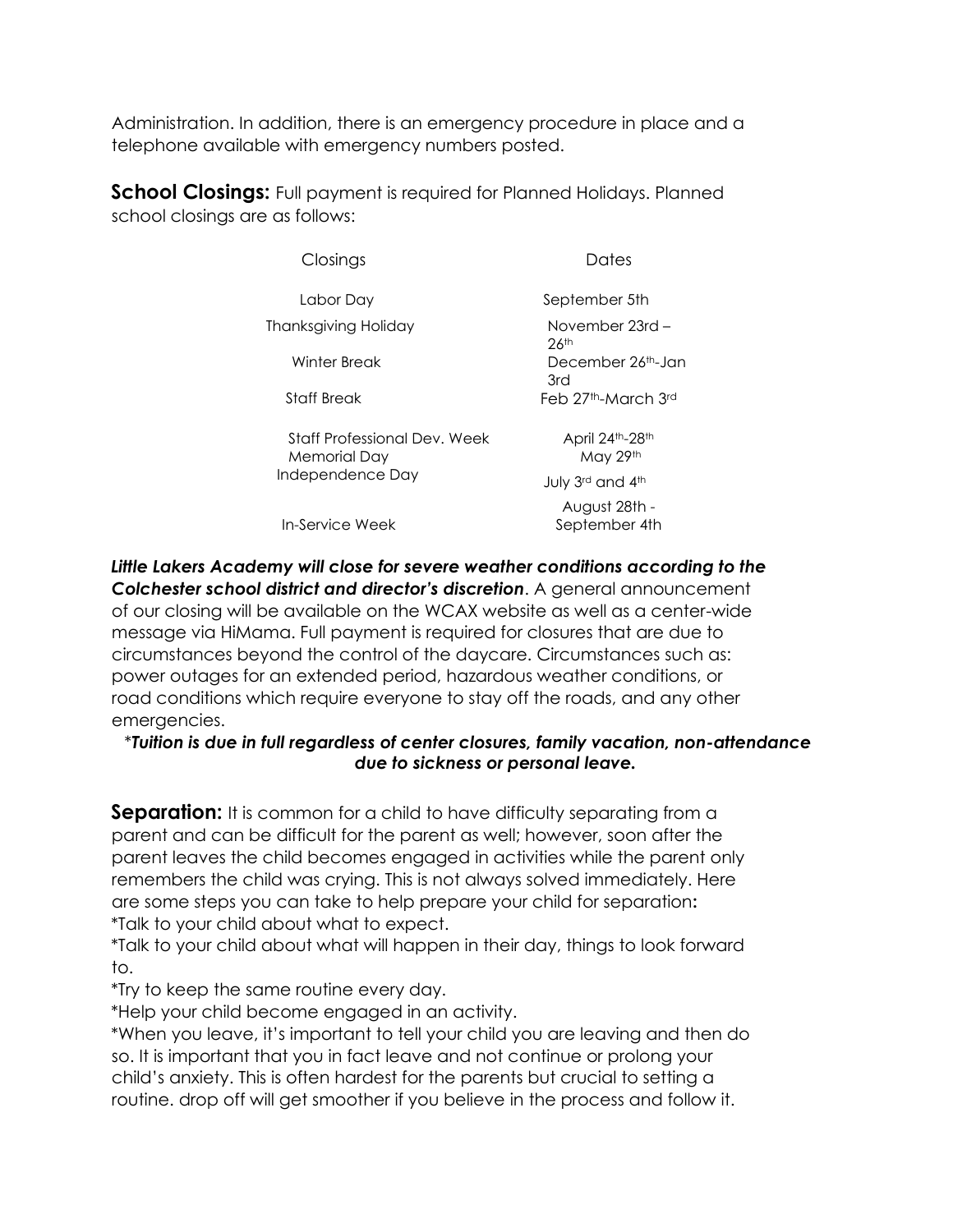\*Teachers can also assist you and are prepared to help your child deal with separation anxiety. \*Feel free to call us and check on your child throughout the day.

#### **Sickness Policy and Medical Emergency Plan:** We follow the state

#### recommendations

and guidelines health concerns for infants and toddlers. Listed below are some of the cases but not limited to:

- **Reasons you would need to pick your child up:** If your child develops any of these symptoms at school, you will be contacted to pick up your child immediately. If you cannot be reached within half an hour, we will call emergency contacts.
- **Blisters (HFM):** If a child starts to show signs of hand, foot and mouth, i.e.: red bumps on hands, feet, or around mouth, we will call parents to pick up their child. At this time your child needs to visit the doctor. If the child has hand, foot and mouth the child may not return to care until all signs are gone. If your child has open sores or blisters in/around the mouth, on the hands or feet they may not be in care. The child may return once all of the blisters are gone.
- **COVID-19:** Children and staff will be excluded from in-person activities, if they:

Show symptoms of COVID-19, such as a cough, shortness of breath, difficulty breathing, chills, repeated shaking with chills, muscle pain, headache, sore throat, or new loss of taste or smell, have been in close contact with someone with COVID-19 in the last 14 days, have a fever (temperature higher than 100.4°F), have colored nasal discharge. If above signs and symptoms begin while in care or in your program, the child will be sent home. Children may attend with a clear runny nose. Families are to pick up within 1 hour of receiving communication. Children must be excluded from care until their symptoms have improved or cleared for 24hrs. Children with a fever greater than 100.4°F, no specific diagnosis, and COVID19 is not suspected by the healthcare provider must remain at home until they have had no fever for a minimum of 24 hours without the use of fever-reducing medications (e.g., Advil, Tylenol). Follow this link to determine if your child should attend care.

http://contentmanager.med.uvm.edu/docs/uvmch\_covidpediatric\_flo wchart\_03\_01\_21/vc hip-

documents/uvmch\_covidpediatric\_flowchart\_03\_01\_21.pdf?sfvrsn=a616eaf e\_2 • **Diarrhea**: Toilet trained children are too sick to attend/will be sent home if they have 1 case of uncontrolled/ explosive diarrhea or 2 loose or watery bowel movements in an 8hour period. Diapered children are too sick to attend/will be sent home if they **have one case of diarrhea** that cannot be contained in the diaper. Your child may return once the BM can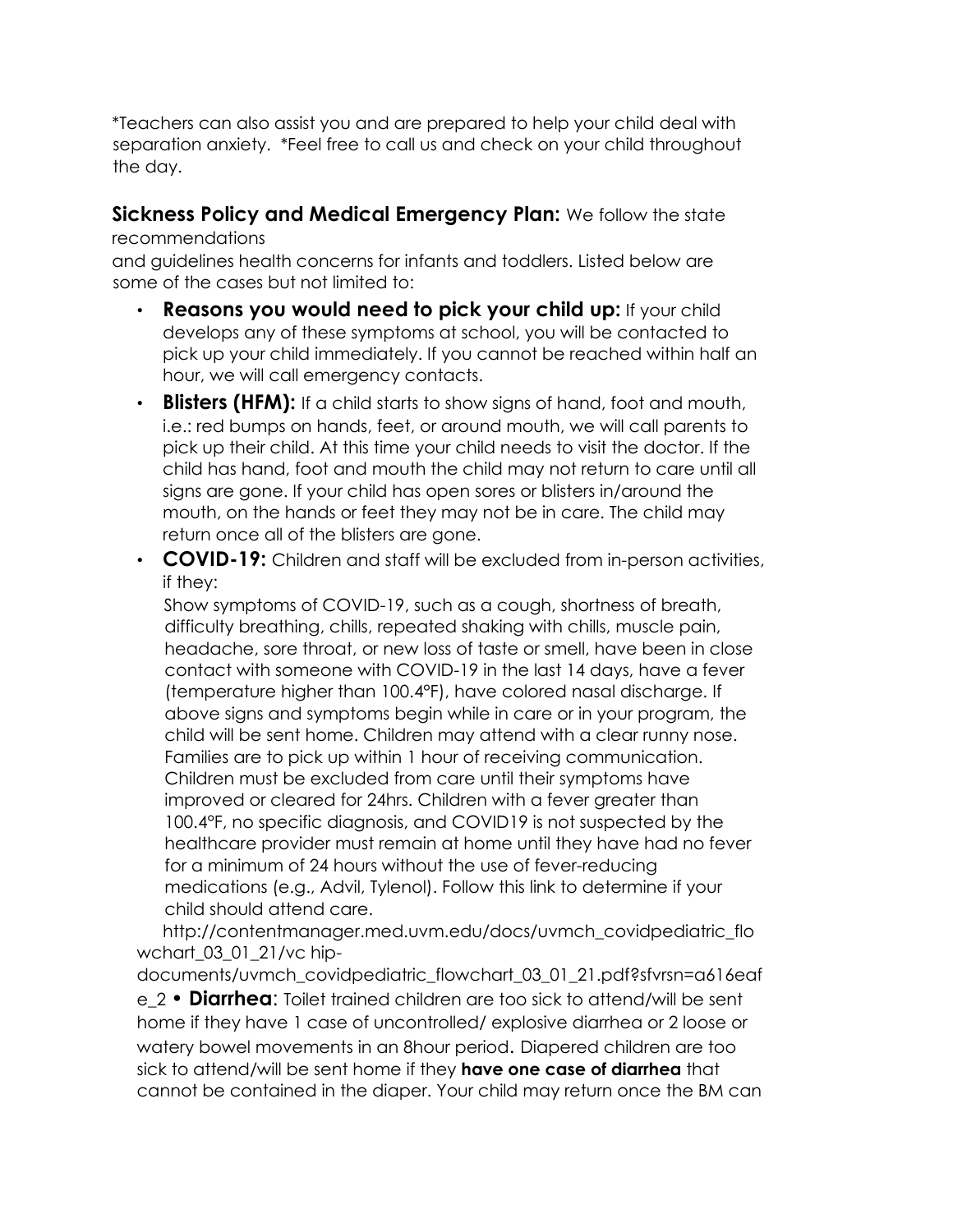be contained in the diaper. The bowl movement may still be loose but needs to be contained in the diaper.

- **Feeling III:** If there is a behavior change, medication can be administered when given parental permission. If afterwards the child is still exhibiting discomfort and needs more care than the center can provide, he or she will need to go home. If your child is unable to partake in the daily activities, your child will be sent home at the Directors discretion. If your child has a fever and or other symptoms the child is too sick to attend, he/she will be sent home.
- • **Fever**: A fever is determined when the thermometer reads 100.4 degrees F or greater

(Temporal thermometer) or 99.4 degrees F (underarm thermometer). If there is a fever and behavior change, medication may be administered with written parental consent. Your child will be sent home and must be fever free for 24 hours, without the use of fever reducing medications, prior to returning to our care.

• **Lice**: Parents will be asked to treat their child or children according to prescribed treatments. At the center, we will clean and sanitize the classroom and the contents. We recommend your child be treated with permethrin cream before returning to the center. Your child's head **must** be nit and lice free and will be checked for nits by an educator before re-entering the

classroom.

- **Rash**: Many times, rashes surface at the end of a virus, other times rashes are accompanied by a fever. Medication may be administered with written consent. If the child is still exhibiting discomfort and they are needing more care, then he or she will need to go home. If the child develops a fever and/or the child is displaying symptoms that are restricting the child from normal activities due to discomfort, the child is too sick to attend. He/she will be sent home and will need to be diagnosed by a physician. Documentation must be provided by a physician for phone approvals and for office visits outlining the treatment. Your child may return when the physician advises.
- **Vomit**: If your child vomits within 24 hours then your child is too sick to attend. If your child vomits while in care, they will be sent home. This does not include spitting up, a reaction to over-eating, or postnasal drip. Your child must be vomit free for 24 hours before returning to the program.
- **Symptoms Policy:** If more than 50% of the group exhibits the same symptoms/rash

(Even without a behavior change and/or fever) with the Director's discretion they may choose to close the center to prevent the spread of illness. **Tuition remains the same even if the center closes.**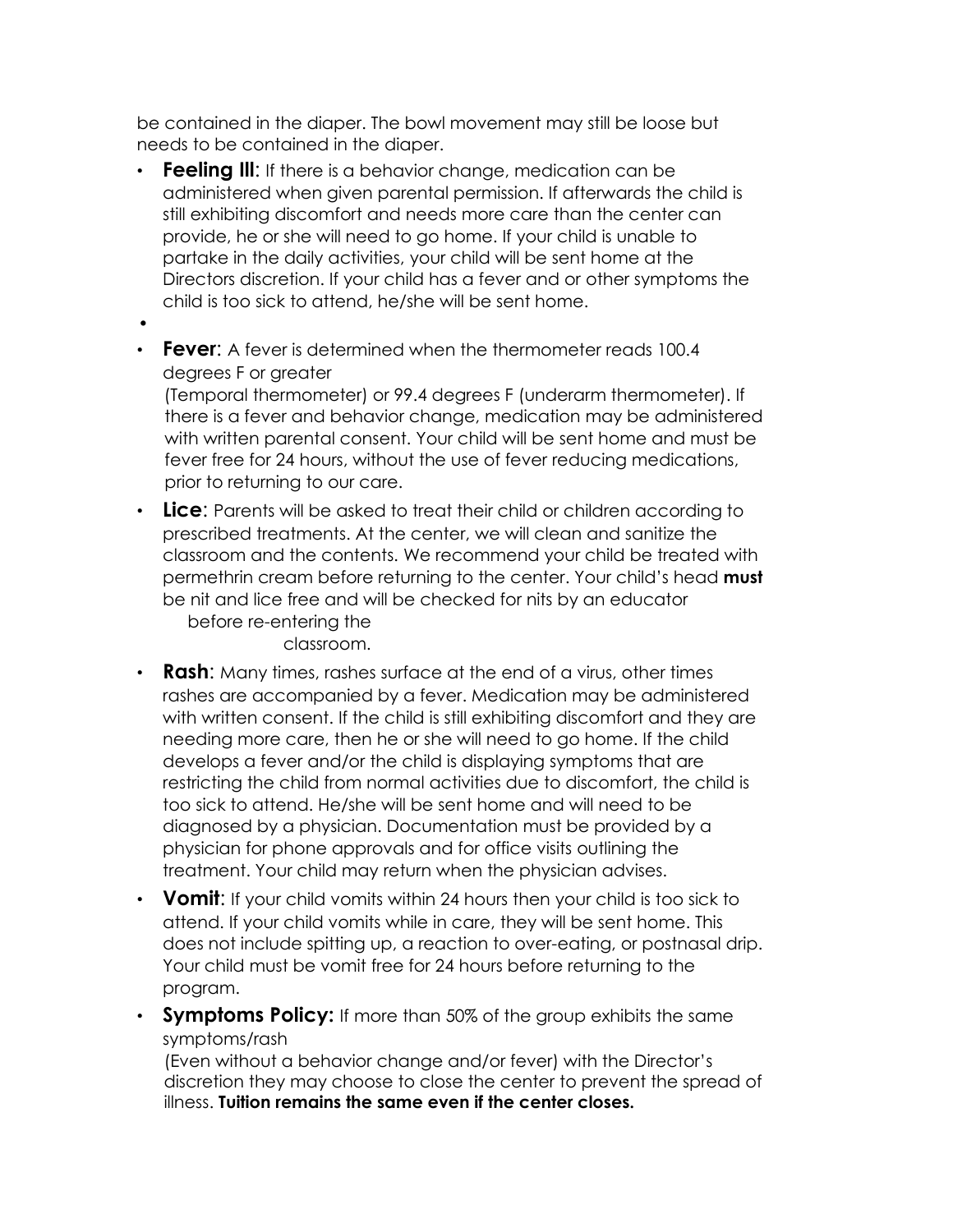• **When is your child able to return:** Your child may return to school when he or she is symptom free for at least **24 hours,** without medication, If your child has been seen by a doctor and permits them to come back sooner than the 24 hours, please provide a note from the doctor. Upon arrival, the director will conduct a health check to ensure your child is free from symptoms.

#### *It is ultimately up to the Director's Discretion whether your child is healthy enough to be at the center. Children must be picked up within an hour of being in contact with the center.*

**Medications:** Must be brought to school by a parent and given directly to an educator. The medicine must be in its original container with the child's name detailing the time and amount of dosage to be given. Medicine will be stored in a med box to secure its place outside of the classroom. Parents must fill out a Medication Dispersal form (attached to this document), upon arrival. For legal reasons, no medication will be given unless the above protocol is met. Release of liability must be signed on the application form.

**Medical Emergency Plan and for Disasters:** If the center follows the plan, parents will assume all expenses for emergency vehicle transportation. If a child's injury requires first aid or emergency services, one member of the teaching team will tend to the injured child, while the other member will tend to the remaining students. In case of emergency, we will follow the disaster plan and meet at a designated spot. Teachers also have been trained in lockdown, in the event of an intruder.

#### **The following will result in calling 911 immediately:**

- Has difficulty breathing or unable to breath
- Has blue, gray, purple skin, or lips
- Is unconscious
- Is vomiting blood
- Has stiff neck with headache and fever
- Head, neck, or back injury
- Is unresponsive
- Appears to be poisoned
- Chest pains or pressure
- Sever bleeding
- Possible broken bones
- Seizures
- Persistent pain or pressure in the abdomen
- Severely dehydrated with sunken eyes, lethargy, no tears, not urinating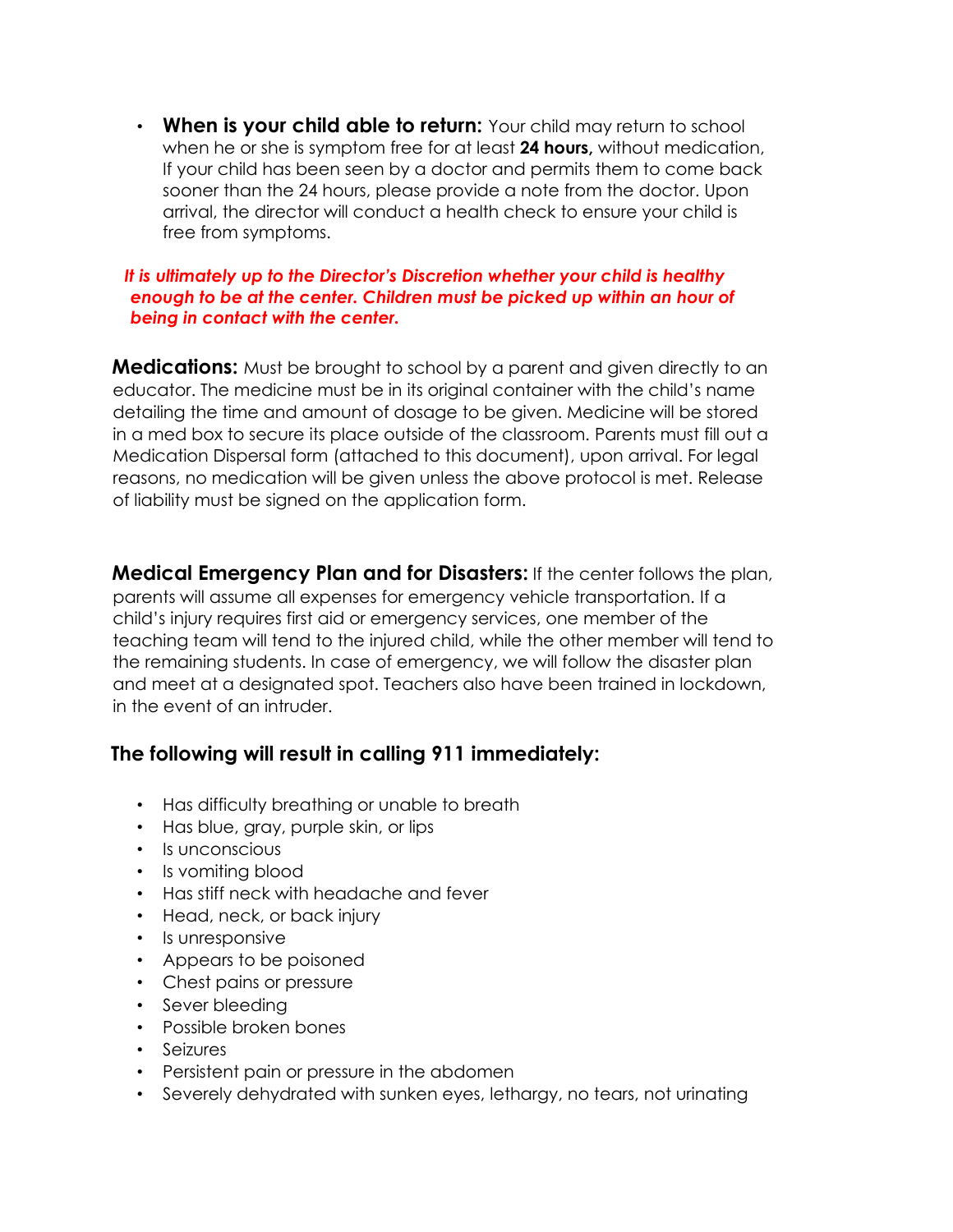#### **Call parents for a child who:**

- Has a fever and looks more than mildly ill
- Has a quick spreading red or purple rash
- Has a large volume of blood in stool
- Has an injury that may require medical treatment such as stitches
- Has an animal bite that breaks the skin
- Has any medical condition that is outlined in the child's care plan requiring attention

#### **Administer first Aid:**

- Cuts, scrapes, bruises, nose bleeds, etc.
- Clean all abrasions
- Apply bandages
- Apply icepack if necessary

Check for life threatening problems: If the child is conscious, ask questions such as, "What's your name?" To help determine child's condition. Continue to check breathing and pulse.

If the child is not conscious, determine if they are breathing. If the child is not breathing, follow correct procedures for mouth-to-mouth resuscitation.

Begin CPR if necessary

Check for injuries/starting at the head. Medical personnel will ask for this information.

**Special Needs and Disabilities:** We will make every effort to meet the needs of your child's physical, emotional, intellectual, and social wellbeing, based on our staffing ratio and facility resources. Modifications and emergency procedures related to enrolled children with special needs shall be developed and maintained after consulting with child's support team. We will work with families to make necessary arrangements or determine that the arrangement is not working. The director reserves the right to make the final decision.

*If professional referrals are used, a written parental permission is required. Educators frequently work with outside agencies and resources including the (EEE) program at the local public school, Family Infant and Toddler Program (FITP), and Child Care Resource & Referral Center (CCR) and the state licensing Agency.*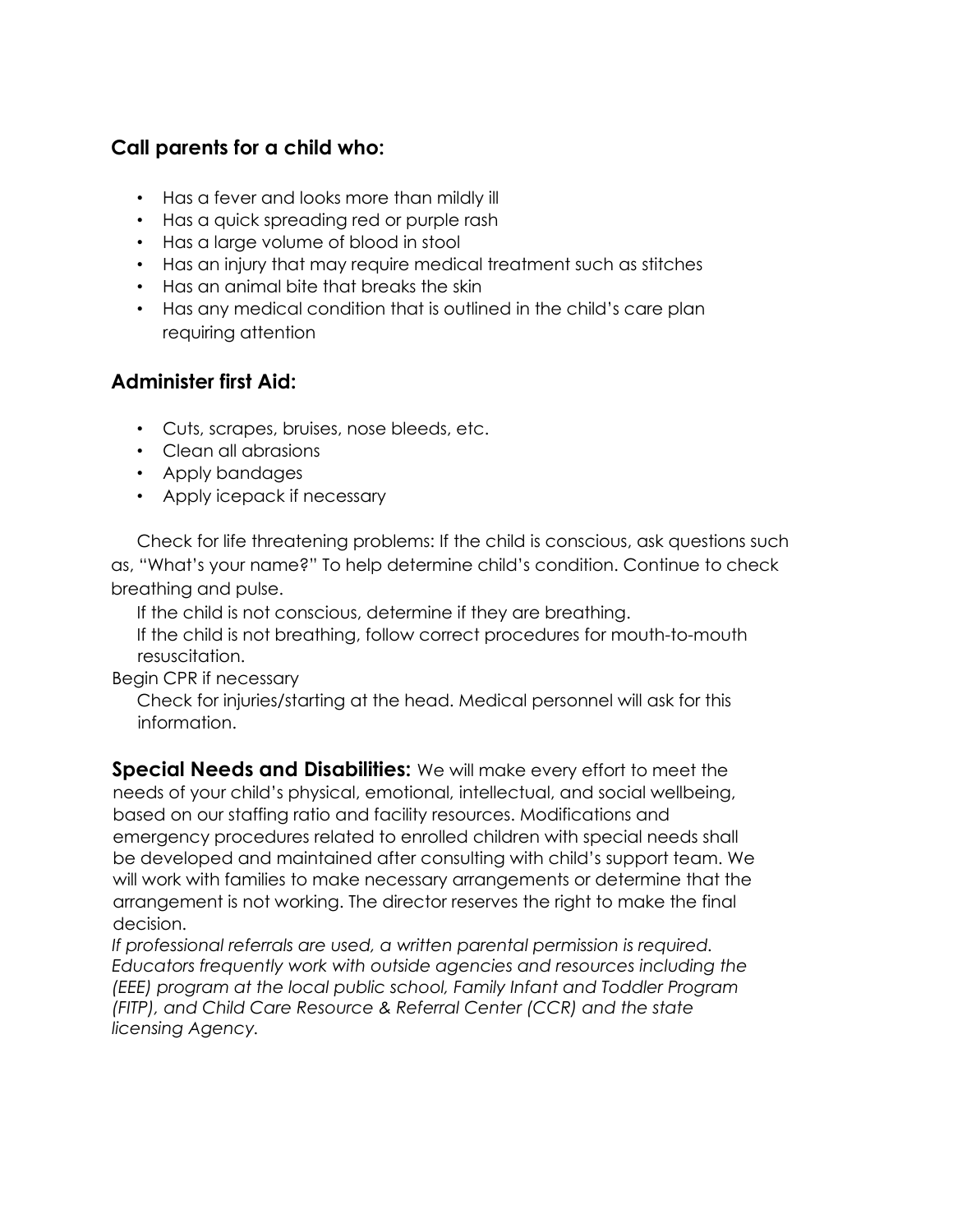**Specials/Extra Curricular Activities:** We offer regular specials during the week. Some of the specials include Bike Day, yoga, show and tell, Book Day, Buddy Dubay music and some Cooking.

**Staff:** Prior to employment, all staff must pass a criminal background check through the State of Vermont and have no history of criminal activity or child abuse.

## **State Regulations:**

https://dcf.vermont.gov/sites/dcf/files/CDD/Docs/Licensing/CBCCPP\_Regulations\_FINAL.pdf

## *Items your child will need*

#### **Infants:**

- A written description of what your typical day looks like as well as additional information you wish to share.
- Diapers and wipes Hard Case to refill (cloth diapers are welcome)
- Bottles (1 for every feeding is required. State regulations don't allow us to wash and reuse bottles) Bottles MUST be pre-made to prevent contamination.
- Breast milk or formula
- Swaddles or sleep sacks
- Pack and play size crib sheet
- Pacifiers (must fill out permission slip)
- Bibs and spoons to feed
- Family Photos (3-5)
- A 3-ring binder and at least 50, page protectors for child portfolio **All Classes:**
- Please dress your child in clothes that can get messy and are weather appropriate.
- Lunch box with an ice pack,
- Fitted sheet/blankets to rest along with a zippered bag/Pillowcase (ages  $1+$ )
- Comfort items for rest time or when feeling sad
- Extra seasonal clothes (If your child is toilet training multiple sets of clothing will be needed).
- Sunscreen (no aerosol)
- Water bottle (brought home daily)
- Family Photos (3-5)

**Toilet Training:** Teachers and parents will work together to make the experience positive.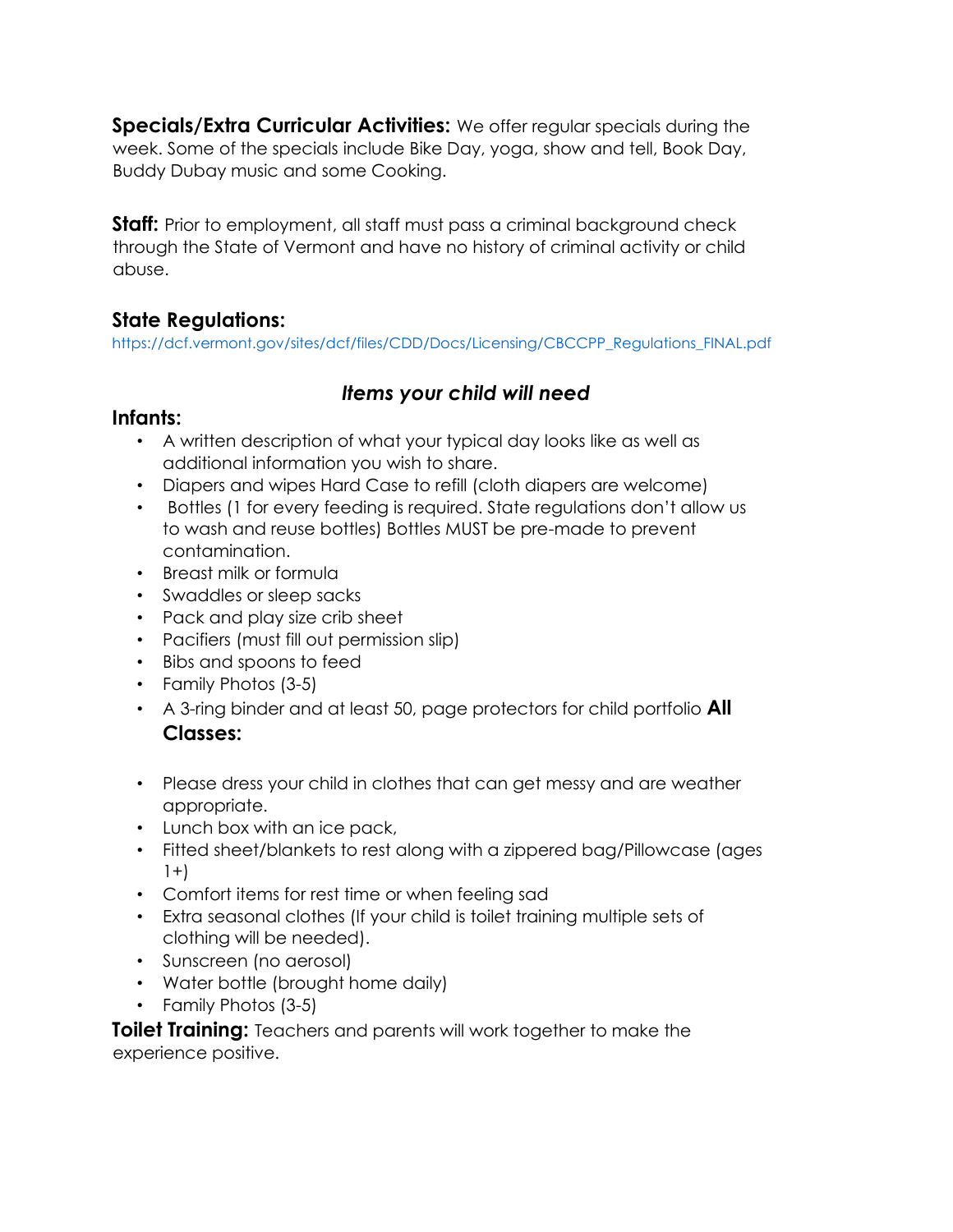Toilet training needs and schedules are individualized to each child. Multiple changes of clothes including underwear and pants/shorts that are easy to pull up and down will be needed.

**Toys from Home**: We provide children with many manipulatives here and ask that all toys from home stay at home to prevent the spread of unnecessary germs and conflict; however, on show and tell day a small toy from home to share is welcomed. Comfort items are allowed for rest time and transitional times.

**Visiting:** You are welcome to visit your child and educators at any time. You are also welcomed to call and check the status of your child at any time. We offer parent conferences twice a year to discuss progress, accomplishments and issues at home which impact the child.

**Volunteer Opportunities:** We encourage families to volunteer. You can help by assisting with field trips, events, center maintenance and landscaping. We appreciate the extra help you give.

**Withdrawal:** A 4-week withdrawal notice is required, in writing. Full tuition payment is due whether or not you choose to fulfill the 4 weeks' notice.

**Tuition:** Tuition is paid on a weekly/monthly (every 4 weeks) basis, via Square. Payment is due Friday prior to the week/month of care. Payment must be paid prior to your child attending. As noted in the tuition contract, you are responsible for all tuition due in the time frame your child attends. Tuition is still due whether your child is sick, or your family has chosen to leave for vacation. All families must sign a contract before the first day of enrollment. Tuition will be required starting the date the space is available. (ex. Available space starting 9/3/22 and you are looking to start your child 10/8/22, you would be required to pay tuition starting 9/3/22 to hold your spot.)

**Pandemic:** In the event of a pandemic (ex. COVID-19), Little Lakers will closely monitor the severity within our community. We will stay informed through guidance from our Governor, the Child Development Division, and the Vermont Department of Health. We will follow all guidelines given to us to the best of our ability. If the State determines the need for a shut-down, we will utilize all assistance offered (tuition coverage, payroll assistance, etc.) and will use our best judgement to determine a safe reopening date. Full tuition will be required until assistance has been put in place. Non-payment from families will result in unenrollment. If LLA asks families to volunteer to keep their children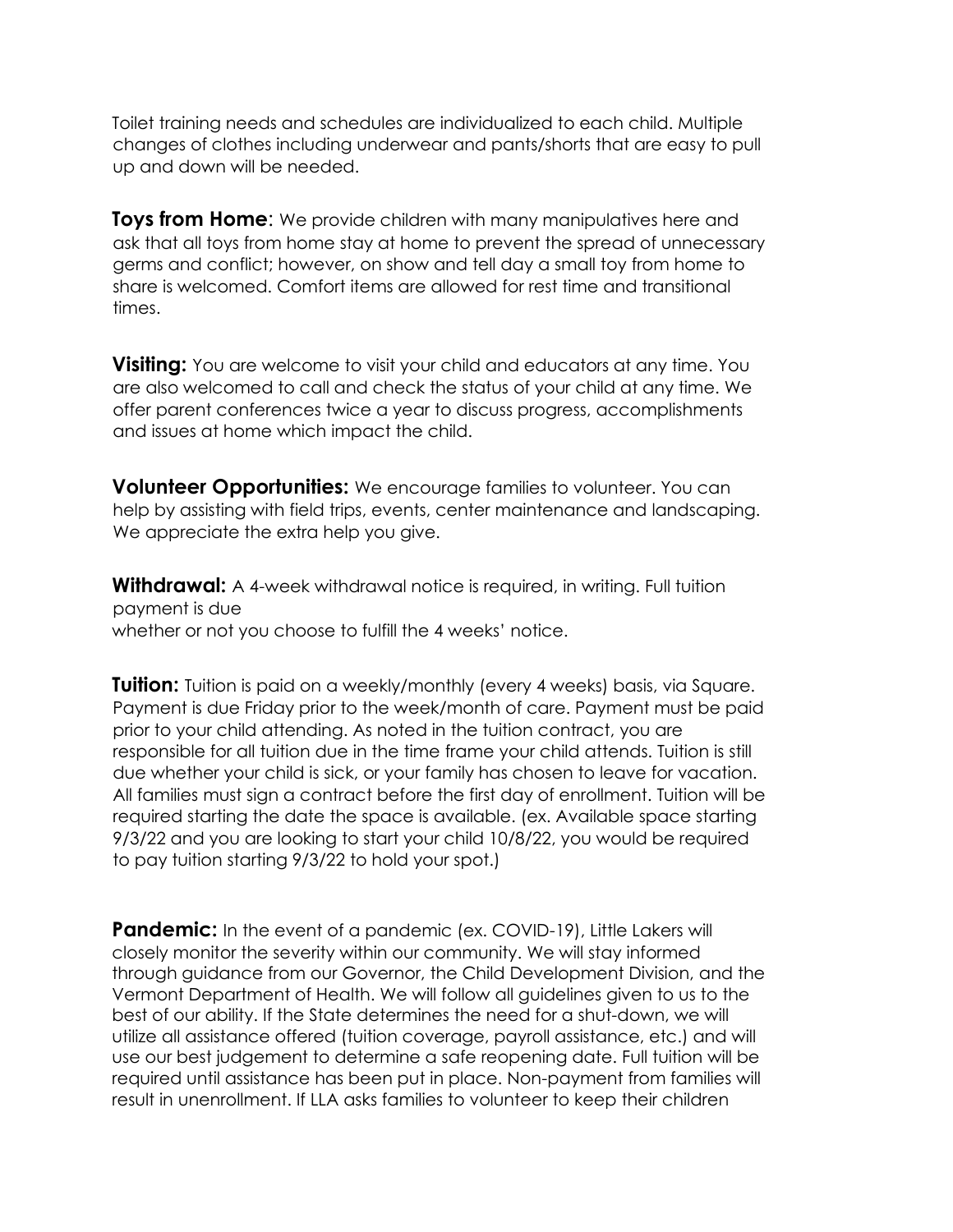home to remain in ratio, those families will be reimbursed tuition for that day. LLA will utilize HiMama as our main source of communication with families. If needed, we will schedule Zoom meetings to allow for parent input on the situation. LLA asks that parents be patient and understand that we are doing our best to provide quality care as safely as possible.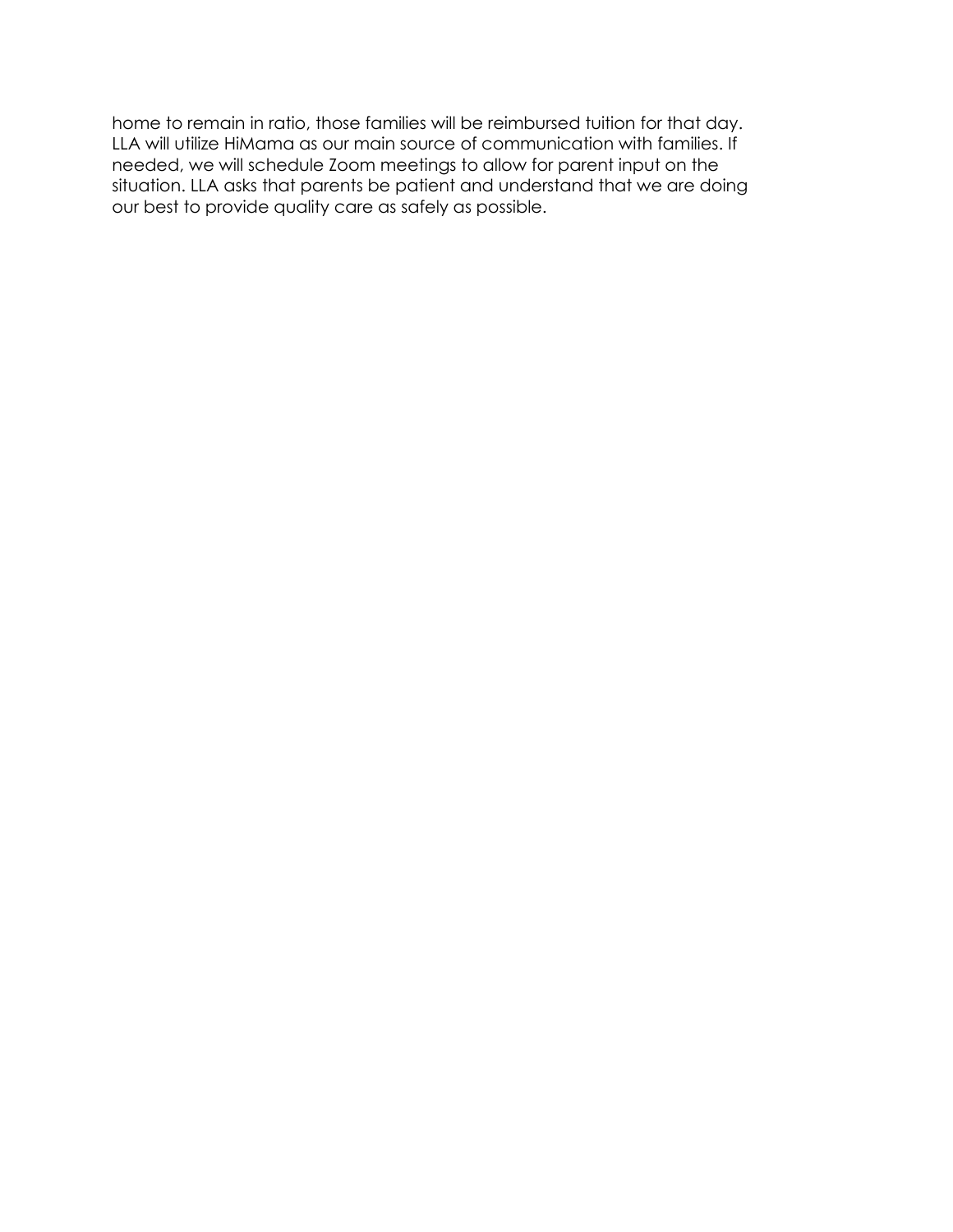#### **Parental Agreement with Little Lakers Academy**

BY INITIALING BELOW, I HAVE READ, UNDERSTAND AND AGREE TO ALL THE TERMS STATED IN THE LITTLE LAKERS HANDBOOK.

If the center closes due to the spread of illness tuition is still due in full.

I (we) agree to pay the total amount due, and any expenses required.

\_\_\_\_\_ I (we) agree to pay all fee charged by financial institutions involved in collecting the term of the contract and any fees assessed from financial institutions during the term of this contract. Any refund due to withdrawal or expulsion will be based on the number of weeks in attendance. This contract will continue for this enrollment as indicated above unless I (we) provide written notice. A child's withdrawal must be WRITTEN and submitted to the Director four (4) weeks prior to the child's last day.

By signing below, I have read and agree to follow the policies indicated in the *Little Lakers Academy* Parent Handbook.

| <b>Child's Name</b>       | Date |
|---------------------------|------|
| <b>Parent's Name</b>      | Date |
| <b>Parent's Signature</b> | Date |

**All employees at Little Lakers Academy are mandated reporters and obligated as Early Childhood Education Professionals to report any suspicion of child abuse or neglect. Any employee suspecting child abuse or neglect will report their suspicions to the Director and a report will be filed with the Department of Children and Families. When permitted, we will tell you in advance.** 

**Little Lakers Academy reserves the right to make necessary changes when the child's best interests are in consideration.**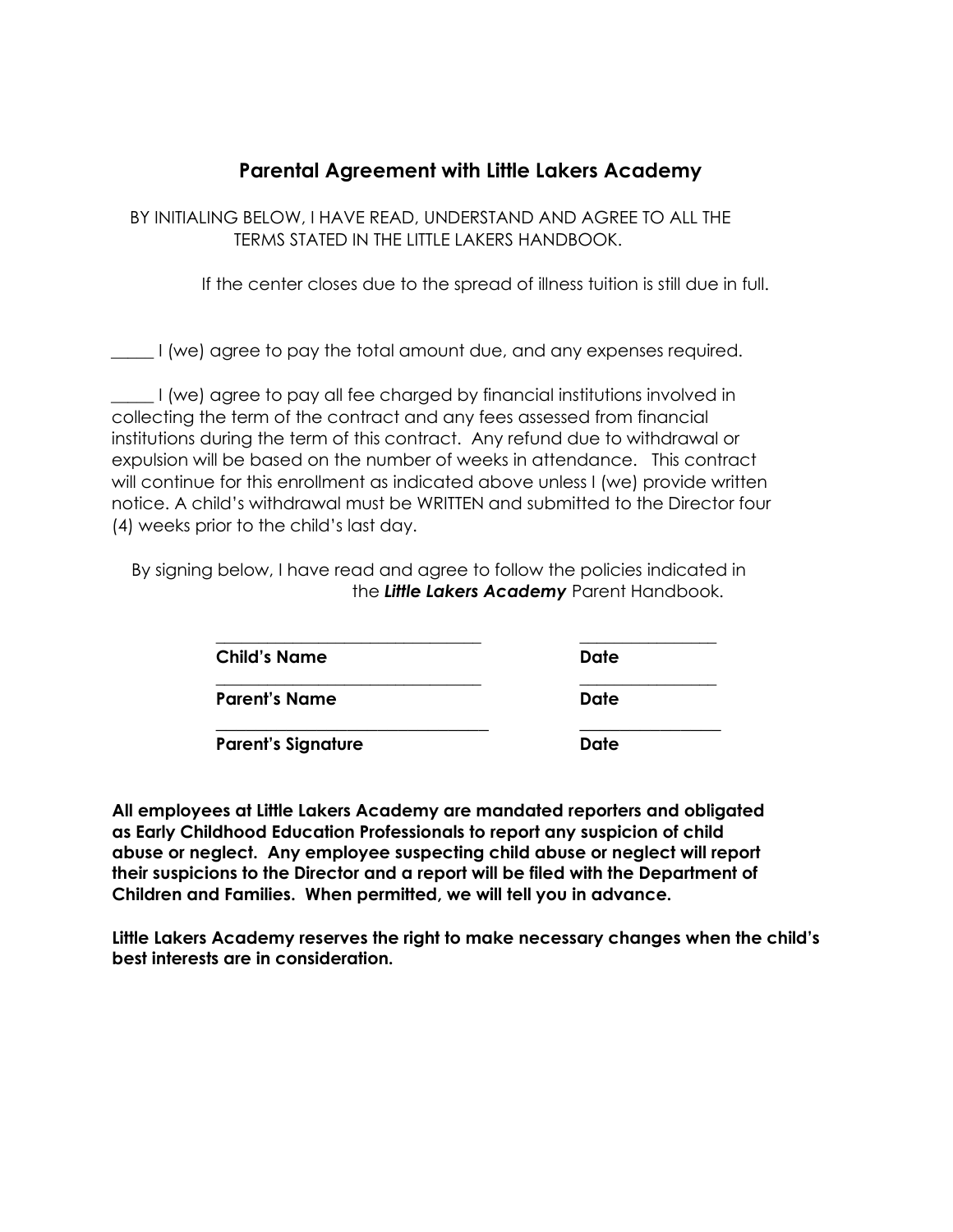

## **Little Lakers Academy**

73 Prim Road Suite # 8 (802)862-SAIL

| <b>Students Legal Name:</b> |                                                                                                                                                                                                                                |                                                                                                                                                                                                                                |                                           |               |  |
|-----------------------------|--------------------------------------------------------------------------------------------------------------------------------------------------------------------------------------------------------------------------------|--------------------------------------------------------------------------------------------------------------------------------------------------------------------------------------------------------------------------------|-------------------------------------------|---------------|--|
| Last                        | First                                                                                                                                                                                                                          | Middle                                                                                                                                                                                                                         | Nickname                                  | Date of Birth |  |
| Address                     |                                                                                                                                                                                                                                | City                                                                                                                                                                                                                           | Zip Code                                  |               |  |
| Gender: Male                | Female                                                                                                                                                                                                                         |                                                                                                                                                                                                                                |                                           |               |  |
| <b>Hours Requested:</b>     |                                                                                                                                                                                                                                |                                                                                                                                                                                                                                |                                           |               |  |
| <b>Monday</b>               |                                                                                                                                                                                                                                | Tuesday Wednesday Thursday Friday am:                                                                                                                                                                                          |                                           | am:           |  |
|                             |                                                                                                                                                                                                                                | am: ________ am: ________ am: _______ am: ________ pm: ________                                                                                                                                                                |                                           |               |  |
|                             |                                                                                                                                                                                                                                |                                                                                                                                                                                                                                | $pm:$ $\qquad \qquad$                     |               |  |
|                             |                                                                                                                                                                                                                                |                                                                                                                                                                                                                                |                                           |               |  |
|                             | Contact: (H) Contact: (H) Contact: (H) Contact: (H) Contact: (H) Contact: (H) Contact: (H) Contact: (H) Contact: (H) Contact: (H) Contact: (H) Contact: (H) Contact: (H) Contact: (H) Contact: (H) Contact: (H) Contact: (H) C |                                                                                                                                                                                                                                |                                           |               |  |
|                             |                                                                                                                                                                                                                                |                                                                                                                                                                                                                                | $\textbf{(W)} \label{eq:W}$               |               |  |
|                             |                                                                                                                                                                                                                                |                                                                                                                                                                                                                                |                                           |               |  |
|                             |                                                                                                                                                                                                                                |                                                                                                                                                                                                                                |                                           |               |  |
|                             |                                                                                                                                                                                                                                |                                                                                                                                                                                                                                |                                           |               |  |
|                             |                                                                                                                                                                                                                                | Child Lives with: Mother Father Both                                                                                                                                                                                           | Guardian<br>Other                         |               |  |
|                             |                                                                                                                                                                                                                                |                                                                                                                                                                                                                                |                                           |               |  |
|                             |                                                                                                                                                                                                                                | Address: Address: Address: Address: Address: Address: Address: Address: Address: Address: Address: Address: Address: Address: Address: Address: Address: Address: Address: Address: Address: Address: Address: Address: Addres |                                           |               |  |
|                             | the contract of the contract of the contract of the contract of the contract of                                                                                                                                                | Contact: (H) Contact: (H)                                                                                                                                                                                                      |                                           |               |  |
|                             |                                                                                                                                                                                                                                |                                                                                                                                                                                                                                | $(W) \qquad \qquad (W) \qquad \qquad (W)$ |               |  |
| Cell                        |                                                                                                                                                                                                                                |                                                                                                                                                                                                                                |                                           |               |  |
|                             |                                                                                                                                                                                                                                |                                                                                                                                                                                                                                |                                           |               |  |
|                             |                                                                                                                                                                                                                                |                                                                                                                                                                                                                                |                                           |               |  |
|                             |                                                                                                                                                                                                                                |                                                                                                                                                                                                                                |                                           |               |  |
|                             |                                                                                                                                                                                                                                |                                                                                                                                                                                                                                |                                           |               |  |
|                             |                                                                                                                                                                                                                                |                                                                                                                                                                                                                                |                                           |               |  |
|                             |                                                                                                                                                                                                                                |                                                                                                                                                                                                                                |                                           |               |  |

Name of Physician: \_\_\_\_\_\_\_\_\_\_\_\_\_\_\_\_\_\_\_\_\_\_ Name of Dentist: \_\_\_\_\_\_\_\_\_\_\_\_\_\_\_\_\_\_\_\_\_\_\_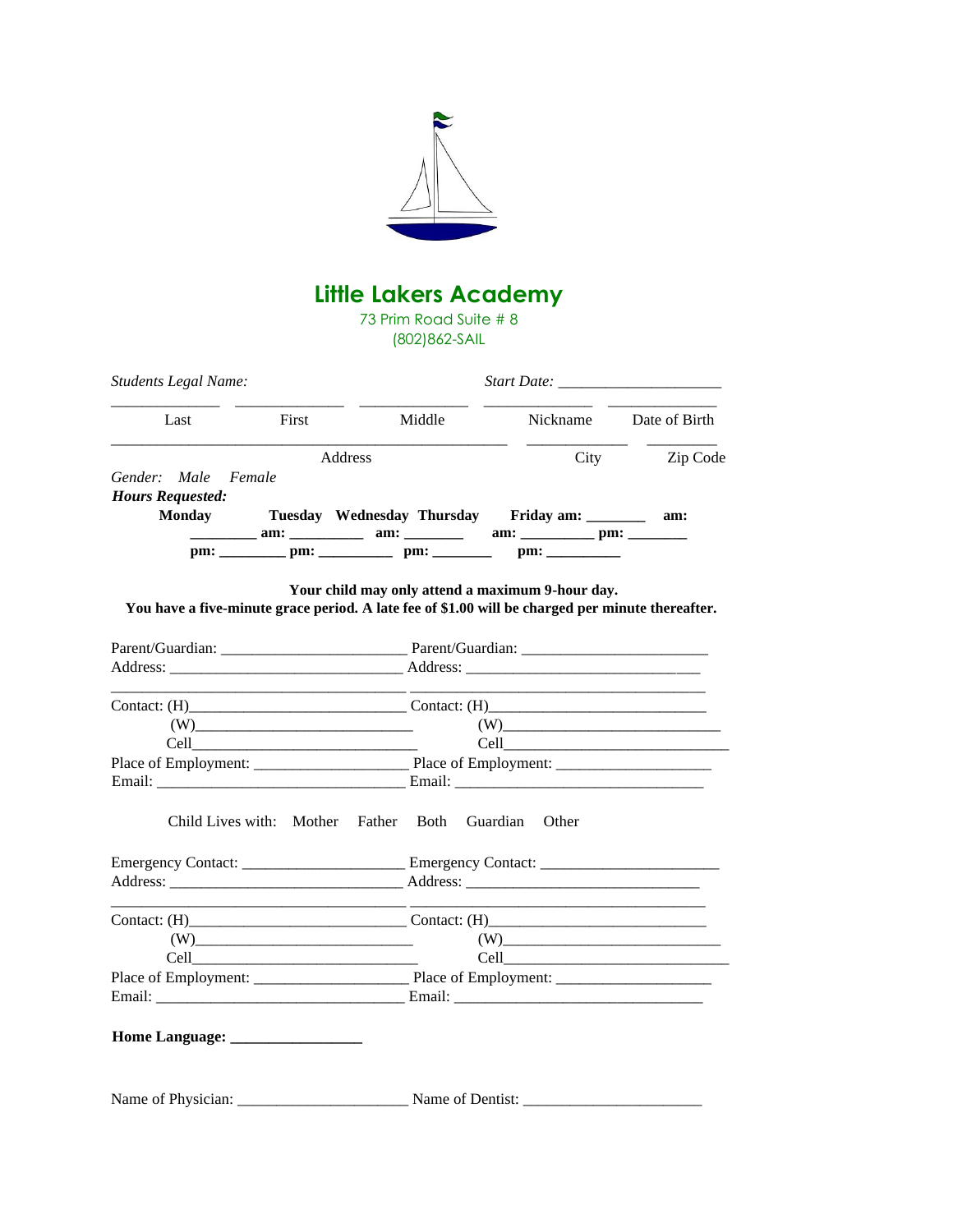| л                                    | ______ |
|--------------------------------------|--------|
| $\overline{\phantom{0}}$<br>________ |        |

\*Please be sure to pay the invoice, which includes your non-refundable \$40 application fee and two week's deposit that is applicable towards tuition, but not refunded if your child does not begin the program. (This is applied toward the first and last week of care.)

#### *Does your child have any of the following?*

| Allergies       | Asthma |                            | Cardiovascular Disease | Dietary requirements            |
|-----------------|--------|----------------------------|------------------------|---------------------------------|
| <b>Diabetes</b> |        | <b>High Blood Pressure</b> |                        | Currently taking any Medication |

If this your child's first Childcare setting? Yes/ No Reason for Leaving:

#### **Waiver of Liability**

\_\_\_\_\_\_\_\_\_\_\_\_\_\_\_\_\_\_\_\_\_\_\_\_\_\_\_\_\_\_\_\_\_\_\_\_\_\_\_\_\_\_\_\_\_\_\_\_\_\_\_\_\_\_\_\_\_\_\_\_\_\_\_\_\_\_\_\_\_\_\_\_\_\_\_

#### **By initialing below, I have read, understand, and agree to all of the terms.**

\_\_\_\_\_I hereby release Little Lakers Academy, together with its operators, agents, and employees form all claims from injury or damage that may be sustained by my child for use of the premises or equipment; OR while off premise at fieldtrips organized by Little Lakers Academy, including to and from destinations.

\_\_\_\_\_ I (we) agree to pay the total amount due, and any expenses required regarding tuition if I fail to comply with this, I am still obligated to this contract. I understand that Little Lakers Academy may take all legal necessary steps to collect the amount due for the period of the contract including all expenses that have occurred in collecting these funds.

\_\_\_\_\_I have read, understand, and agree to abide by the philosophy and policy of Little Lakers Academy and here by agree to abide to such rules upon acceptance of my child's application for enrollment. If the daycare closes due to illness, I agree to pay tuition in full.

\_\_\_\_\_\_\_\_\_\_\_\_\_\_\_\_\_\_\_\_\_\_\_\_\_\_\_\_\_\_\_\_\_\_\_\_\_\_\_\_\_\_\_\_\_\_\_\_\_\_\_\_\_\_\_ \_\_\_\_\_\_\_\_\_\_\_\_\_\_\_\_\_

Signature of Parent/Guardian for above authorization and agreement Date

**Please give permission for your child to participate in the following activities by signing your initials.** 

\_\_\_\_I hereby give Little Lakers Academy permission to transport my child to the appropriate the location in case of medical emergency and obtain medical care for my child\_\_\_\_\_\_\_\_\_\_\_\_\_\_\_ in case of an emergency. \_\_\_\_I hereby allow my child to participate in fieldtrips organized by Little Lakers Academy, this includes

transportation provided by chaperones employed by Little Lakers Academy and/or NOT employed by Little Lakers Academy.

\_\_\_\_I hereby allow Little Lakers Academy to administer nonprescription medication supplied by the parent/guardian as needed.

\_\_\_\_\_\_\_\_\_\_\_\_\_\_\_\_\_\_\_\_\_\_\_\_\_\_\_\_\_\_\_\_\_\_\_\_\_\_\_\_\_\_\_\_\_\_\_\_\_\_ \_\_\_\_\_\_\_\_\_\_\_\_\_\_\_\_\_\_

\_\_\_\_I hereby allow Little Lakers Academy to administer sunscreen and diaper cream as needed. **Little Lakers Academy reserves the right to make necessary changes when children's best interests are in consideration.** 

Parent's/Guardians Signature Date

Parent's/Guardians Signature Date

\_\_\_\_\_\_\_\_\_\_\_\_\_\_\_\_\_\_\_\_\_\_\_\_\_\_\_\_\_\_\_\_\_\_\_\_\_\_\_\_\_\_\_\_\_\_\_\_\_\_ \_\_\_\_\_\_\_\_\_\_\_\_\_\_\_\_\_\_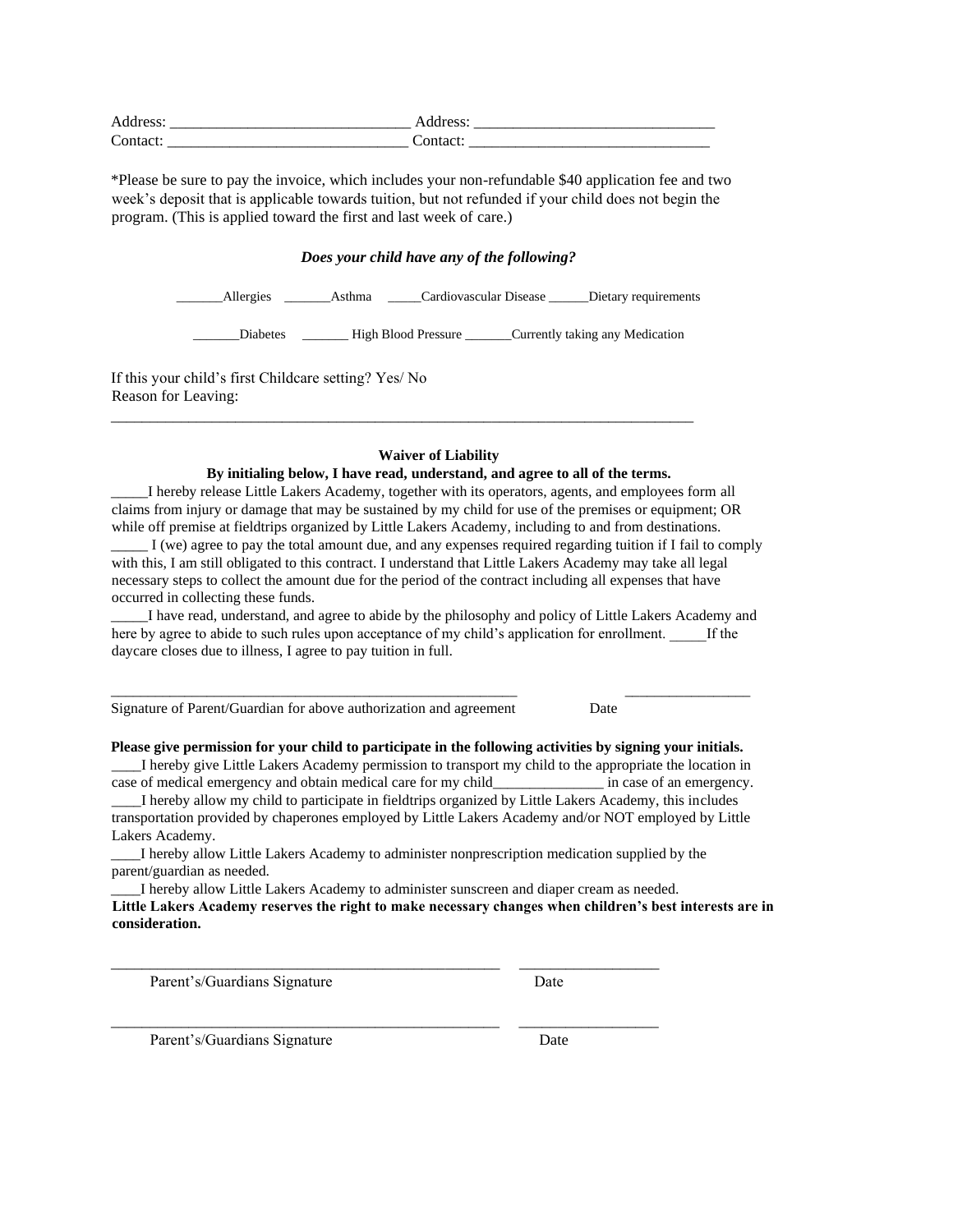#### **CHILD CARE GENERAL HEALTH EXAMINATION FORM**

*Note: This form can be used for childcare programs as required documentation of a child's general health examine. Other physical forms used by the health provider's office documenting the child's ag- appropriate well care exam and information regarding any health conditions and medications that may impact the care of the child in childcare are also acceptable.* 

Child's Name: \_\_\_\_\_\_\_\_\_\_\_\_\_\_\_\_\_\_\_\_\_\_\_\_\_\_\_\_\_\_\_\_\_\_\_\_\_\_\_\_\_\_\_\_\_\_\_\_\_\_\_\_\_\_\_\_\_\_\_\_\_\_\_\_\_

Date of Birth: \_\_\_\_\_\_\_\_\_\_\_\_\_\_\_\_\_\_\_\_\_\_\_\_\_ Date of Last Exam: \_\_\_\_\_\_\_\_\_\_\_\_\_\_\_\_\_\_\_\_\_\_\_\_

\_\_\_ This child has no health conditions or medications that impact enrollment in childcare.

\_\_\_ This child has a condition or medication that should be known by the childcare provider:

\_\_\_\_\_\_\_\_\_\_\_\_\_\_\_\_\_\_\_\_\_\_\_\_\_\_\_\_\_\_\_\_\_\_\_\_\_\_\_\_\_\_\_\_\_\_\_\_\_\_\_\_\_\_\_\_\_\_\_\_\_\_\_\_\_\_\_\_\_\_\_\_

| Health | Care | Provider | Name:      |
|--------|------|----------|------------|
|        |      |          |            |
|        |      |          |            |
| Health | Care | Provider | Signature: |
|        |      | Date:    |            |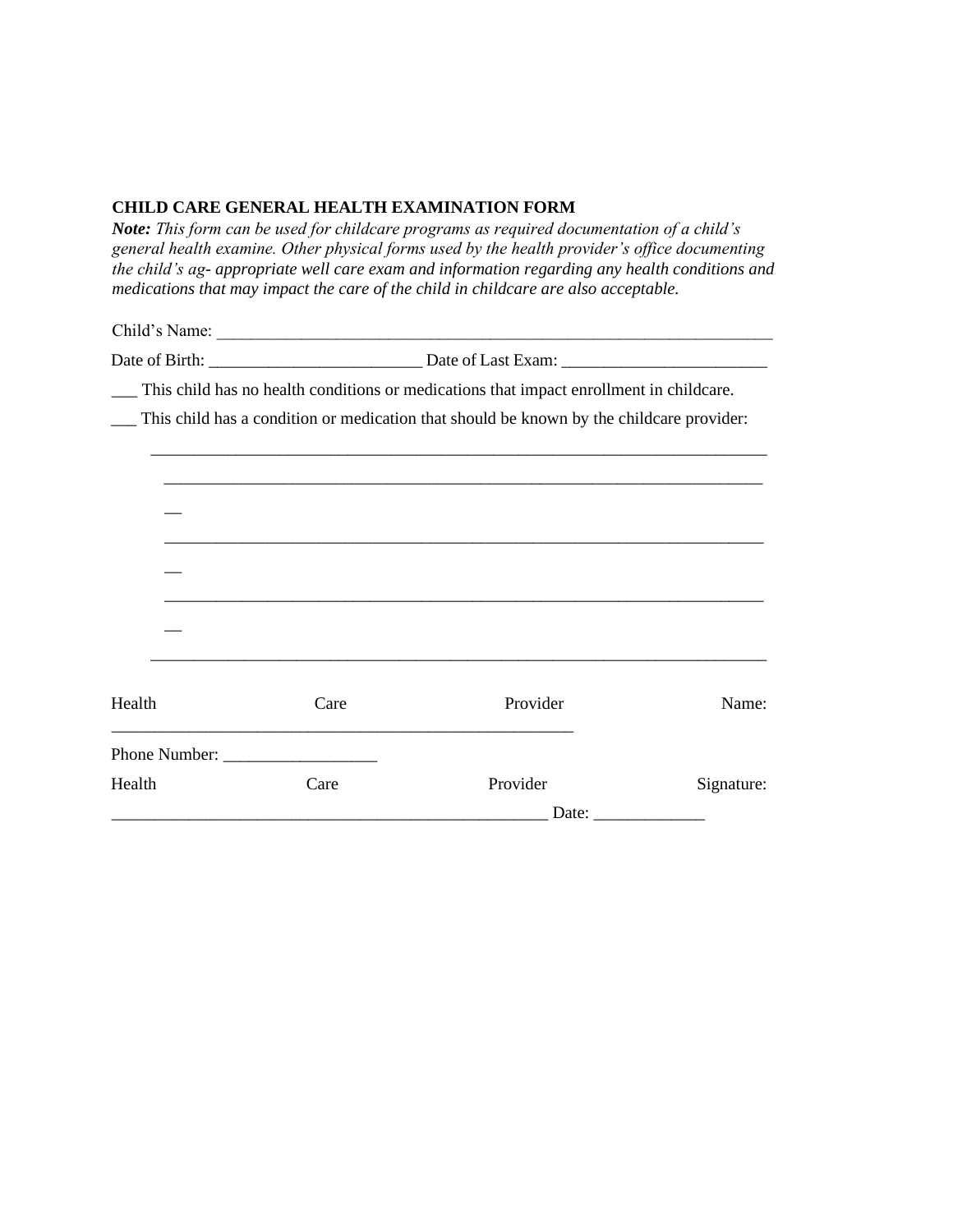## Sunscreen Permission Form

(Provided from Home)

Child's Name: Child's Age & DOB:

Brand of Sunscreen & SPF:

Start Date:

Special Instructions:

I, \_\_\_\_\_\_\_\_\_\_\_\_\_\_\_\_\_\_\_\_\_\_\_\_, give permission for Little Lakers Academy to apply the sunscreen detailed above. It is to be applied as directed in the Vermont Childcare Licensing Regulations.

\_\_\_\_\_\_\_\_\_\_\_\_\_\_\_\_\_\_\_\_\_\_\_\_\_\_\_\_\_\_\_\_ \_\_\_\_\_\_\_\_\_\_\_\_\_\_\_\_\_

Parent Signature Date Date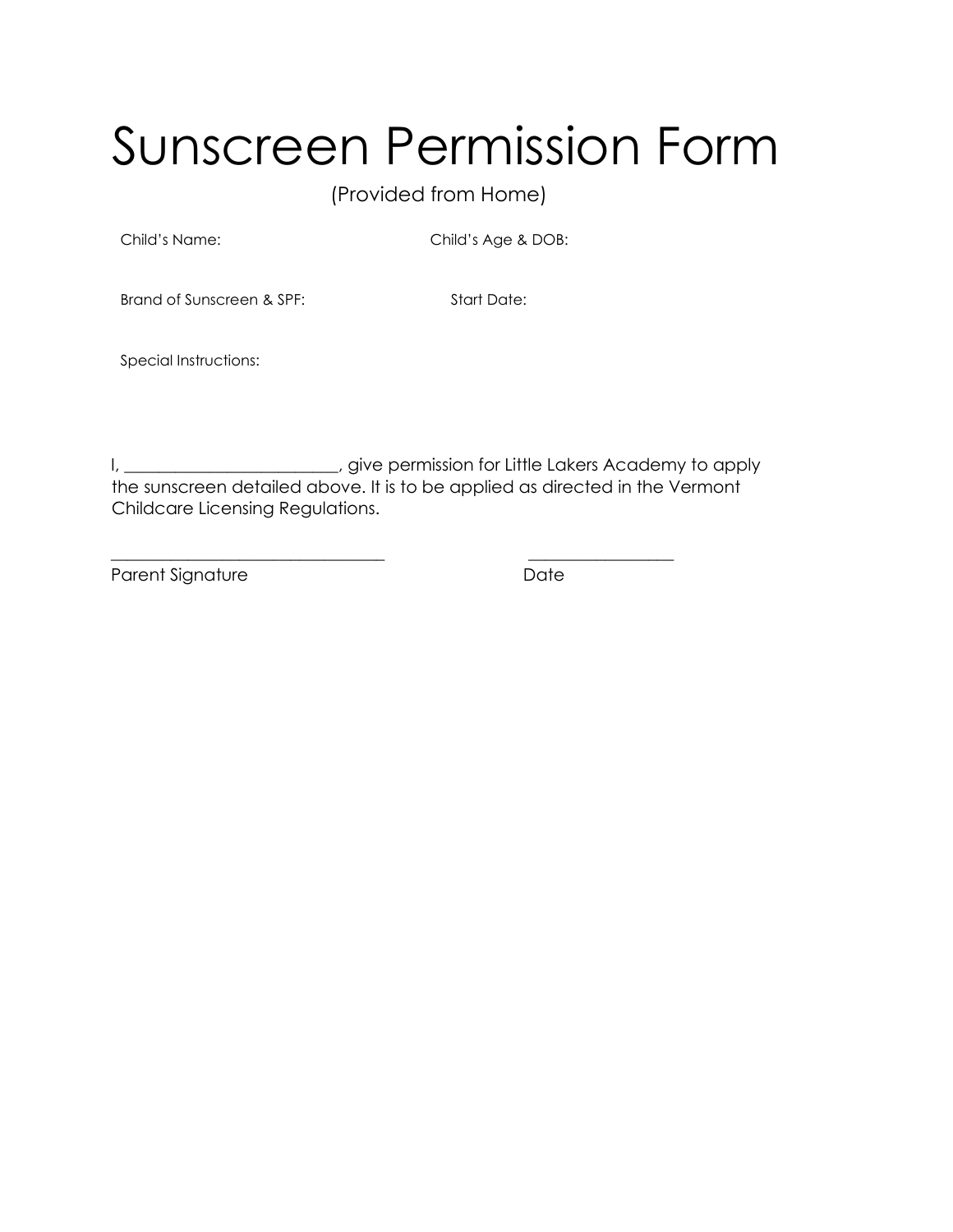

I, \_\_\_\_\_\_\_\_\_\_\_\_\_\_\_\_\_\_\_\_\_\_\_\_\_. Give permission for my child, \_\_\_\_\_\_\_\_\_\_\_\_\_\_\_\_\_\_\_\_\_\_ to have a pacifier in their crib while they sleep at Little Lakers Academy.

 $\overline{\phantom{a}}$  , and the contract of the contract of the contract of the contract of the contract of the contract of the contract of the contract of the contract of the contract of the contract of the contract of the contrac

Signature Date